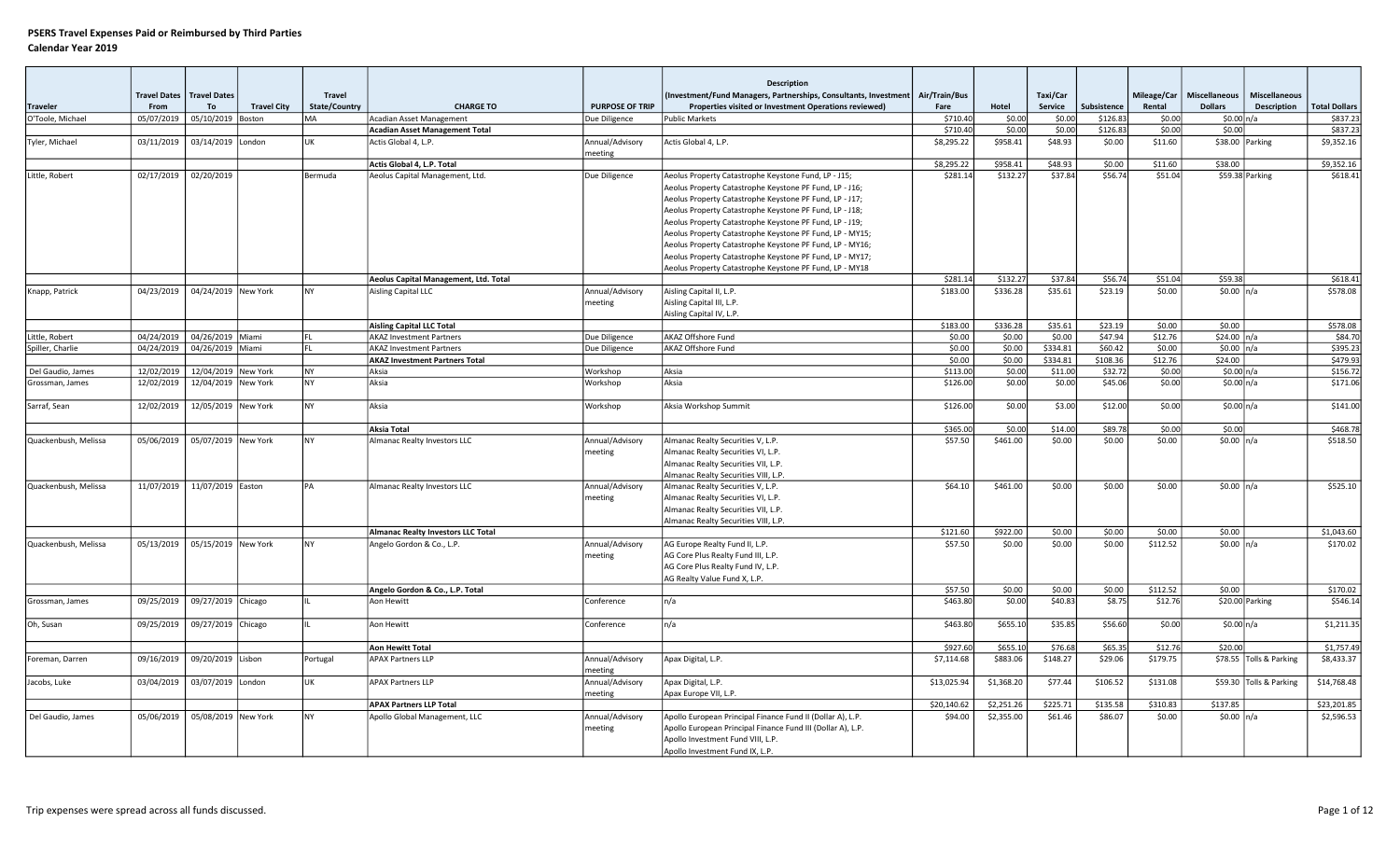|                      | <b>Travel Dates</b> | <b>Travel Dates</b>                 |                                                 | <b>Travel</b>        |                                                                          |                            | <b>Description</b><br>(Investment/Fund Managers, Partnerships, Consultants, Investment                                                                                                                                                  | Air/Train/Bus      |                  | Taxi/Car          |                    | Mileage/Car         | <b>Miscellaneous</b> | <b>Miscellaneous</b>                     |                      |
|----------------------|---------------------|-------------------------------------|-------------------------------------------------|----------------------|--------------------------------------------------------------------------|----------------------------|-----------------------------------------------------------------------------------------------------------------------------------------------------------------------------------------------------------------------------------------|--------------------|------------------|-------------------|--------------------|---------------------|----------------------|------------------------------------------|----------------------|
| <b>Traveler</b>      | From                | To                                  | <b>Travel City</b>                              | <b>State/Country</b> | <b>CHARGE TO</b>                                                         | <b>PURPOSE OF TRIP</b>     | Properties visited or Investment Operations reviewed)                                                                                                                                                                                   | Fare               | Hotel            | Service           | Subsistence        | Rental              | <b>Dollars</b>       | <b>Description</b>                       | <b>Total Dollars</b> |
| Meadows, A. Tony     | 09/09/2019          | 09/13/2019                          | London                                          | UK                   | Apollo Global Management, LLC                                            | Annual/Advisory<br>meeting | Apollo European Principal Finance Fund II (Dollar A), L.P.<br>Apollo European Principal Finance Fund III (Dollar A), L.P                                                                                                                | \$15,585.43        | \$1,643.00       | \$142.00          | \$115.16           | \$12.76             | $$44.60$ Parking     |                                          | \$17,542.95          |
| Meadows, A. Tony     | 11/05/2019          | 11/06/2019 New York                 |                                                 | NY                   | Apollo Global Management, LLC                                            | Annual/Advisory<br>neeting | Apollo Investment Fund VIII, L.P.<br>Apollo Investment Fund IX, L.P.                                                                                                                                                                    | \$100.00           | \$649.00         | \$47.38           | \$20.89            | \$0.00              | \$0.00 $n/a$         |                                          | \$817.27             |
|                      |                     |                                     |                                                 |                      | Apollo Global Management, LLC Total                                      |                            |                                                                                                                                                                                                                                         | \$15,779.43        | \$4,647.00       | \$250.84          | \$222.12           | \$12.76             | \$44.60              |                                          | \$20,956.75          |
| Stalter, William     |                     | 05/20/2019   05/23/2019  New York   |                                                 | NY                   | Ares Management LLC                                                      | Annual/Advisory<br>meeting | Ares European Real Estate Fund IV<br>Ares US Real Estate Fund IX<br>Ares US Real Estate Fund VIII                                                                                                                                       | \$123.00           | \$1,728.24       | \$118.87          | \$13.07            | \$0.00              |                      | \$2.00 Baggage Fees                      | \$1,985.18           |
|                      |                     |                                     |                                                 |                      | <b>Ares Management LLC Total</b>                                         |                            |                                                                                                                                                                                                                                         | \$123.00           | \$1,728.24       | \$118.87          | \$13.07            | \$0.00              | \$2.00               |                                          | \$1,985.18           |
| O'Toole, Michael     |                     | 03/27/2019 03/29/2019 New York      |                                                 | <b>NY</b>            | Atlantic Trust (CIBC)                                                    | Due Diligence              | <b>Public Markets</b>                                                                                                                                                                                                                   | \$12.25            | \$0.00           | \$15.30           | \$17.70            | \$211.12            |                      | \$10.00 Parking                          | \$266.37             |
|                      |                     |                                     |                                                 |                      | Atlantic Trust (CIBC) Total                                              |                            |                                                                                                                                                                                                                                         | \$12.25            | \$0.00           | \$15.30           | \$17.70            | \$211.12            | \$10.00              |                                          | \$266.37             |
| Spiller, Charlie     | 10/16/2019          | 10/18/2019 New York                 |                                                 | <b>NY</b>            | Avenue Capital Group                                                     | Annual/Advisory<br>Meeting | Avenue Energy Opportunities Fund, L.P.<br>Avenue Energy Opportunities Fund II, L.P.<br>Avenue Europe Special Situations Fund III (US), L.P.<br>Avenue Europe Special Situations Fund IV, L.P.<br>Avenue Special Situations Fund V, L.P. | \$94.00            | \$1,900.37       | \$146.55          | \$116.93           | \$16.24             | \$0.00 $ n/a $       |                                          | \$2,274.09           |
|                      |                     |                                     |                                                 |                      | <b>Avenue Capital Group Total</b>                                        |                            |                                                                                                                                                                                                                                         | \$94.00            | \$1,900.37       | \$146.55          | \$116.93           | \$16.24             | \$0.00               |                                          | \$2,274.09           |
| Bauer, Tom           | 11/06/2019          | 11/07/2019 Edinburgh                |                                                 | Scotland             | <b>Baillie Gifford</b>                                                   | Due Diligence              | Baillie Gifford - Non-U.S. Equities                                                                                                                                                                                                     | \$283.55           | \$1,081.34       | \$6.47            | \$60.11            | \$0.00              | \$0.00 n/a           |                                          | \$1,431.47           |
| Burton, Jeffrey      | 11/06/2019          | 11/07/2019                          | Edinburgh                                       | Scotland             | <b>Baillie Gifford</b>                                                   | Due Diligence              | Baillie Gifford - Non-U.S. Equities                                                                                                                                                                                                     | \$283.55           | \$1,081.34       | \$115.37          | \$13.88            | \$0.00              | \$39.66 Parking      |                                          | \$1,533.80           |
| O'Toole, Michael     | 11/06/2019          | 11/07/2019 Edinburgh                |                                                 | Scotland             | <b>Baillie Gifford</b>                                                   | Due Diligence              | Baillie Gifford - Non-U.S. Equities                                                                                                                                                                                                     | \$283.55           | \$1,103.14       | \$127.00          | \$64.30            | \$0.00              |                      | \$11.00 Parking                          | \$1,588.99           |
|                      |                     |                                     |                                                 |                      | <b>Baillie Gifford Total</b>                                             |                            |                                                                                                                                                                                                                                         | \$850.65           | \$3,265.82       | \$248.84          | \$138.29           | \$0.00              | \$50.66              |                                          | \$4,554.26           |
| Devine, Robert       | 11/06/2019          | 11/07/2019 Boston                   |                                                 | MA                   | Bain Capital Credit, LP                                                  | Due Diligence              | Bain Capital Credit, LP                                                                                                                                                                                                                 | \$0.00             | \$0.00           | \$0.00            | \$71.53            | \$458.20            | \$80.30              | \$80.30 Parking & Tolls                  | \$610.03             |
| Benson, Michael      | 05/20/2019          | 05/22/2019   Boston                 |                                                 | MA                   | <b>Bain Capital Credit, LP Total</b><br><b>Bain Capital Partners LLC</b> | <b>Investor Meeting</b>    | Bain Capital Asia Fund II, L.P.<br>Bain Capital Asia Fund III-A, L.P.<br>Bain Capital Asia Fund IV-B, L.P.<br>Bain Capital Fund XI-A, L.P.<br>Bain Capital Fund XII-A, L.P.                                                             | \$0.00<br>\$663.60 | \$0.00<br>\$0.00 | \$0.00<br>\$61.70 | \$71.53<br>\$40.46 | \$458.20<br>\$12.76 |                      | \$117.60 Parking &<br>Baggage Fees       | \$610.03<br>\$896.12 |
| Tyler, Michael       |                     | 11/09/2019   11/15/2019   Hong Kong |                                                 | China                | <b>Bain Capital Partners LLC</b>                                         | Annual/Advisory<br>neeting | Bain Capital Asia Fund II, L.P.<br>Bain Capital Asia Fund III-A, L.P.<br>Bain Capital Asia Fund IV-B, L.P.                                                                                                                              | \$77.59            | \$0.00           | \$7.29            | \$22.00            | \$0.00              | \$0.00 n/a           |                                          | \$106.88             |
|                      |                     |                                     |                                                 |                      | <b>Bain Capital Partners LLC Total</b>                                   |                            |                                                                                                                                                                                                                                         | \$741.19           | \$0.00           | \$68.99           | \$62.46            | \$12.76             | \$117.60             |                                          | \$1,003.00           |
| Meadows, A. Tony     |                     | 05/12/2019   05/17/2019   Hong Kong |                                                 | China                | Baring Private Equity Asia Limited                                       | Annual/Advisory<br>meeting | Baring Asia Private Equity Fund III, L.P.<br>Baring Asia Private Equity Fund IV, L.P.<br>Baring Asia Private Equity Fund V, L.P.<br>Baring Asia Private Equity Fund VI, L.P.                                                            | \$6,050.96         | \$2,354.14       | \$29.30           | \$49.93            | \$12.76             |                      | \$57.00 Parking                          | \$8,554.09           |
|                      |                     |                                     |                                                 |                      | <b>Baring Private Equity Asia Limited Total</b>                          |                            |                                                                                                                                                                                                                                         | \$6,050.96         | \$2,354.14       | \$29.30           | \$49.93            | \$12.76             | \$57.00              |                                          | \$8,554.09           |
| Quackenbush, Melissa |                     |                                     | 02/19/2019 02/21/2019 Ft. Lauderdale<br>Orlando |                      | Bell Partners Inc.                                                       | Quarterly Review           | Bell Institutional Fund IV, LLC<br>Bell Institutional Fund V, L.P.<br>Bell Institutional Fund VI, L.P.                                                                                                                                  | \$589.49           | \$0.00           | \$0.00            | \$23.30            | \$0.00              | $$130.44$  n/a       |                                          | \$743.23             |
| Quackenbush, Melissa |                     | 04/14/2019   04/16/2019   Boston    |                                                 | IMA.                 | Bell Partners Inc.                                                       | Annual/Advisory<br>meeting | Bell Institutional Fund IV, LLC<br>Bell Institutional Fund V, L.P.<br>Bell Institutional Fund VI, L.P                                                                                                                                   | \$691.60           | \$1,489.82       | \$209.10          | \$44.47            | \$12.76             |                      | \$32.50 Parking &<br><b>Baggage Fees</b> | \$2,480.25           |
| Spiller, Charlie     | 04/14/2019          | 04/16/2019 Boston                   |                                                 | MA                   | Bell Partners Inc.                                                       | Annual meeting             | Bell Institutional Fund IV, LLC<br>Bell Institutional Fund V, L.P.<br>Bell Institutional Fund VI, L.P.                                                                                                                                  | \$878.30           | \$1,489.82       | \$28.20           | \$21.87            | \$0.00              |                      | \$5.00 Travel Fees                       | \$2,423.19           |
|                      |                     |                                     |                                                 |                      | <b>Bell Partners Inc. Total</b>                                          |                            |                                                                                                                                                                                                                                         | \$2,159.39         | \$2,979.64       | \$237.30          | \$89.64            | \$12.76             | \$167.94             |                                          | \$5,646.67           |
| Baker, Christopher   | 03/17/2019          |                                     | 03/22/2019 San Francisco                        | CA                   | BlackRock                                                                | Training                   | <b>BlackRock Education Academy</b>                                                                                                                                                                                                      | \$1,256.25         | \$2,083.00       | \$0.00            | \$5.46             | \$77.14             |                      | \$38.00 Parking                          | \$3,459.85           |
| Burton, Jeffrey      | 06/19/2019          | 06/19/2019 New York                 |                                                 | INY                  | BlackRock                                                                | Due Diligence              | Emerging Markets Alpha Advantage Fund                                                                                                                                                                                                   | \$124.00           | \$660.21         | \$14.30           | \$29.16            | \$0.00              | \$0.00 n/a           |                                          | \$827.67             |
| Kemp, John           | 04/23/2019          | 04/25/2019 New York                 |                                                 | <b>NY</b>            | BlackRock                                                                | Due Diligence              | BlackRock Emerging Markets Alpha Advantage Fund                                                                                                                                                                                         | \$156.15           | \$0.00           | \$0.00            | \$34.26            | \$0.00              | \$0.00 n/a           |                                          | \$190.41             |
| Kondas, Michael      | 04/23/2019          | 04/25/2019 New York                 |                                                 | NY                   | <b>BlackRock</b>                                                         | Due Diligence              | BlackRock Emerging Markets Alpha Advantage Fund                                                                                                                                                                                         | \$0.00             | \$913.54         | \$0.00            | \$0.00             | \$182.70            |                      | \$304.85 Parking & Tolls                 | \$1,401.09           |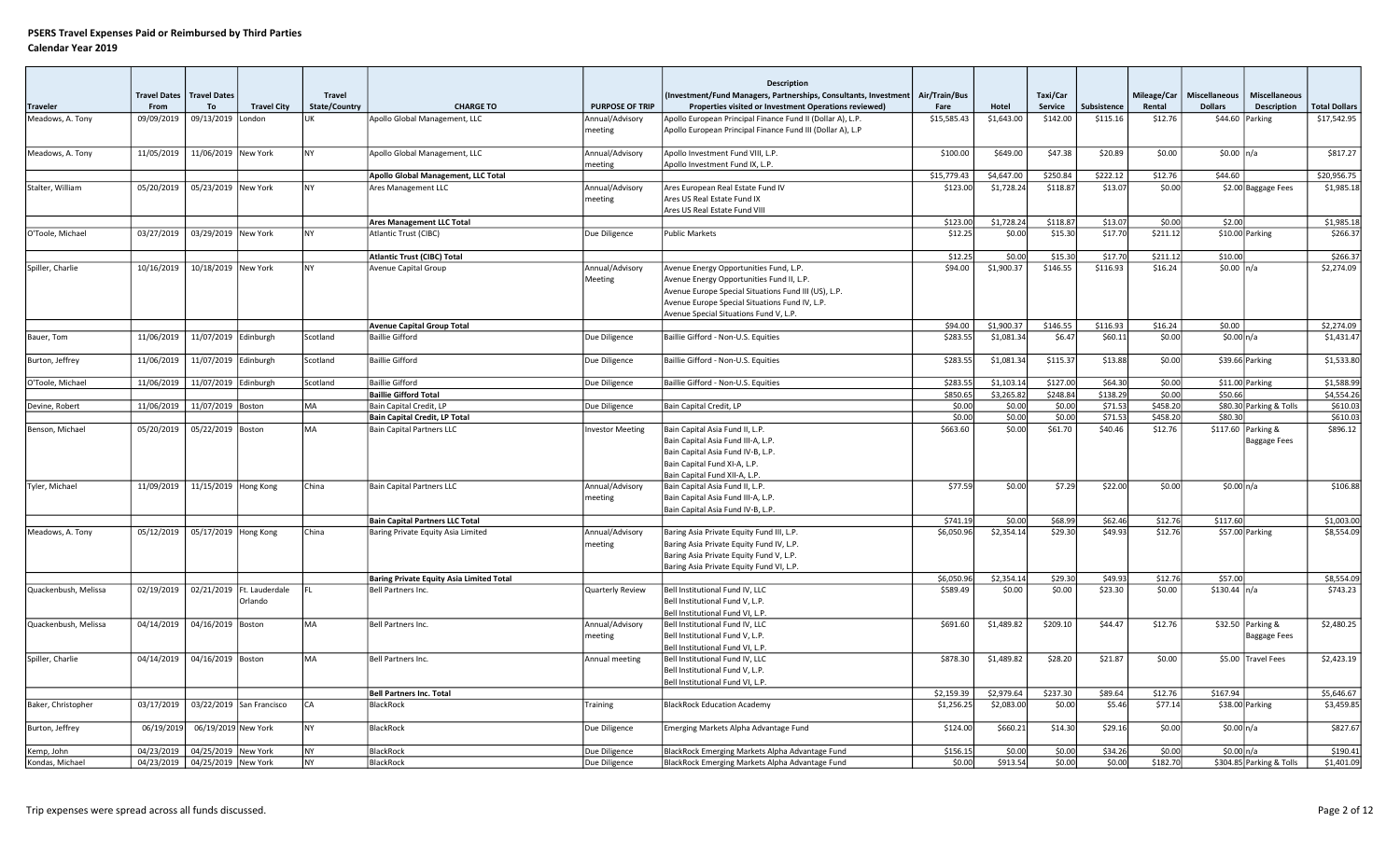|                      | <b>Travel Dates</b> | <b>Travel Dates</b>   |                          | <b>Travel</b>        |                                                 |                                 | <b>Description</b><br>(Investment/Fund Managers, Partnerships, Consultants, Investment | Air/Train/Bus |             | Taxi/Car   |             | Mileage/Car | <b>Miscellaneous</b> | <b>Miscellaneous</b>     |                      |
|----------------------|---------------------|-----------------------|--------------------------|----------------------|-------------------------------------------------|---------------------------------|----------------------------------------------------------------------------------------|---------------|-------------|------------|-------------|-------------|----------------------|--------------------------|----------------------|
| <b>Traveler</b>      | From                | To                    | <b>Travel City</b>       | <b>State/Country</b> | <b>CHARGE TO</b>                                | <b>PURPOSE OF TRIP</b>          | Properties visited or Investment Operations reviewed)                                  | Fare          | Hotel       | Service    | Subsistence | Rental      | <b>Dollars</b>       | <b>Description</b>       | <b>Total Dollars</b> |
| Oh, Susan            | 04/11/2019          |                       | 04/11/2019 San Francisco | CA                   | <b>BlackRock</b>                                | Due Diligence                   | BlackRock Financial Management Inc. (BGI) - International Equity<br>Strategy - Term.   | \$0.00        | \$441.50    | \$908.07   | \$80.85     | \$0.00      | \$0.00 n/a           |                          | \$1,430.42           |
| Oh, Susan            | 05/11/2019          | 05/18/2019 London     |                          | UK                   | <b>BlackRock</b>                                | Due Diligence                   | <b>BlackRock Market Advantage</b>                                                      | \$7,335.83    | \$1,248.90  | \$161.84   | \$27.81     | \$0.00      | \$0.00 n/a           |                          | \$8,774.38           |
| O'Toole, Michael     | 03/27/2019          | 03/29/2019 New York   |                          | INY.                 | BlackRock                                       | Due Diligence                   | Public Markets                                                                         | \$0.00        | \$758.63    | \$0.00     | \$0.00      | \$0.00      | \$0.00 n/a           |                          | \$758.63             |
| O'Toole, Michael     | 06/19/2019          | 06/19/2019            | New York                 | NY                   | <b>BlackRock</b>                                | Due Diligence                   | Emerging Markets Alpha Advantage Fund                                                  | \$0.00        | \$660.21    | \$0.00     | \$0.00      | \$0.00      | \$0.00 n/a           |                          | \$660.21             |
| O'Toole, Michael     | 09/17/2019          | 09/28/2019 Hong Kong  |                          | China                | Blackrock                                       | Due Diligence                   | BlackRock - Global Alpha                                                               | \$3,480.93    | \$5,454.32  | \$50.29    | \$42.28     | \$105.56    |                      | \$644.00 Parking, Travel | \$9,777.38           |
|                      |                     |                       |                          |                      |                                                 |                                 | <b>BlackRock Market Advantage</b>                                                      |               |             |            |             |             |                      | Visa                     |                      |
| Parks, Christopher   | 03/17/2019          |                       | 03/22/2019 San Francisco | CA                   | BlackRock                                       | raining                         | <b>BlackRock Education Academy</b>                                                     | \$1,383.02    | \$2,394.50  | \$0.00     | \$0.00      | \$118.32    |                      | \$48.00 Parking          | \$3,943.84           |
| Parks, Christopher   | 06/17/2019          | 06/19/2019 New York   |                          | NY                   | <b>BlackRock</b>                                | Due Diligence                   | <b>Public Markets</b>                                                                  | \$124.00      | \$385.55    | \$46.36    | \$14.7      | \$0.00      | \$0.00 n/a           |                          | \$570.61             |
| Sheva, Joseph        | 04/23/2019          | 04/25/2019 New York   |                          | <b>NY</b>            | <b>BlackRock</b>                                | Due Diligence                   | BlackRock Emerging Markets Alpha Advantage Fund                                        | \$94.00       | \$913.54    | \$51.10    | \$34.2      | \$0.00      | \$0.00 n/a           |                          | \$1,092.89           |
| Turner, Andrew       | 04/23/2019          | 04/25/2019 New York   |                          | N <sub>Y</sub>       | BlackRock                                       | Due Diligence                   | BlackRock Emerging Markets Alpha Advantage Fund                                        | \$94.00       | \$913.54    | \$0.00     | \$56.66     | \$0.00      | \$0.00 n/a           |                          | \$1,064.20           |
|                      |                     |                       |                          |                      | <b>BlackRock Total</b>                          |                                 |                                                                                        | \$14,048.18   | \$16,827.44 | \$1,231.96 | \$325.43    | \$483.72    | \$1,034.85           |                          | \$33,951.58          |
| Sheva, Joseph        | 01/29/2019          |                       | 01/29/2019 San Francisco | CA                   | BlackRock Institutional Trust Company, NA       | Due Diligence                   | Capital Structure Investments Offshore Fund Ltd.                                       | \$777.45      | \$465.09    | \$168.26   | \$29.07     | \$12.76     |                      | \$27.00 Parking          | \$1,479.63           |
|                      |                     |                       |                          |                      | BlackRock Institutional Trust Company, NA Total |                                 |                                                                                        | \$777.45      | \$465.09    | \$168.26   | \$29.0      | \$12.76     | \$27.00              |                          | \$1,479.63           |
| Quackenbush, Melissa | 11/12/2019          | 11/15/2019 Orlando    |                          |                      | Blackstone Group, The                           | Annual/Advisory                 | Blackstone Real Estate Debt Strategies II, L.P.                                        | \$0.00        | \$0.00      | \$0.00     | \$29.76     | \$15.08     |                      | \$56.00 Parking          | \$100.84             |
|                      |                     |                       |                          |                      |                                                 | Meeting                         | Blackstone Real Estate Debt Strategies III, L.P.                                       |               |             |            |             |             |                      |                          |                      |
|                      |                     |                       |                          |                      |                                                 |                                 | Blackstone Real Estate Partners Europe III, L.P.                                       |               |             |            |             |             |                      |                          |                      |
|                      |                     |                       |                          |                      |                                                 |                                 | Blackstone Real Estate Partners Europe IV, L.P.                                        |               |             |            |             |             |                      |                          |                      |
|                      |                     |                       |                          |                      |                                                 |                                 | Blackstone Real Estate Partners V, L.P.                                                |               |             |            |             |             |                      |                          |                      |
|                      |                     |                       |                          |                      |                                                 |                                 | Blackstone Real Estate Partners VI, L.P.                                               |               |             |            |             |             |                      |                          |                      |
|                      |                     |                       |                          |                      |                                                 |                                 | Blackstone Real Estate Partners VII, L.P.                                              |               |             |            |             |             |                      |                          |                      |
|                      |                     |                       |                          |                      |                                                 |                                 | Blackstone Real Estate Partners VIII, L.P.                                             |               |             |            |             |             |                      |                          |                      |
| Stalter, William     | 10/02/2019          | 10/03/2019 New York   |                          | NY                   | Blackstone Group, The                           | Annual/Advisory<br>neeting      | Blackstone Infrastructure Partners L.P.                                                | \$181.00      | \$575.00    | \$26.04    | \$26.03     | \$0.00      | \$0.00 n/a           |                          | \$808.07             |
|                      |                     |                       |                          |                      | <b>Blackstone Group, The Total</b>              |                                 |                                                                                        | \$181.00      | \$575.00    | \$26.04    | \$55.7      | \$15.08     | \$56.00              |                          | \$908.91             |
| Knapp, Patrick       | 09/24/2019          | 09/25/2019 Charlotte  |                          | NC.                  | Blue Point Capital Partners LLC                 | Annual/Advisory                 | Blue Point Capital Partners (B), L.P.                                                  | \$405.00      | \$250.00    | \$74.49    | \$18.54     | \$12.76     |                      | $$19.00$ Parking         | \$779.79             |
|                      |                     |                       |                          |                      |                                                 | neeting                         | Blue Point Capital Partners II (B), L.P.                                               |               |             |            |             |             |                      |                          |                      |
|                      |                     |                       |                          |                      |                                                 |                                 | Blue Point Capital Partners III (B), L.P.                                              |               |             |            |             |             |                      |                          |                      |
|                      |                     |                       |                          |                      |                                                 |                                 | Blue Point Capital Partners IV (B), L.P.                                               |               |             |            |             |             |                      |                          |                      |
|                      |                     |                       |                          |                      | <b>Blue Point Capital Partners LLC Total</b>    |                                 |                                                                                        | \$405.00      | \$250.00    | \$74.49    | \$18.54     | \$12.76     | \$19.00              |                          | \$779.79             |
| Foreman, Darren      | 04/14/2019          | 04/18/2019 London     |                          | <b>UK</b>            | <b>Bridgepoint Capital Ltd</b>                  | Annual/Advisory                 | Bridgepoint Europe V, L.P.                                                             | \$9,924.83    | \$2,002.41  | \$128.01   | \$84.73     | \$12.76     |                      | \$20.99 Inflight Wi-Fi   | \$12,173.73          |
|                      |                     |                       |                          |                      |                                                 | neeting & Due                   | Bridgepoint Europe VI, L.P.                                                            |               |             |            |             |             |                      |                          |                      |
|                      |                     |                       |                          |                      |                                                 | <b>Diligence</b>                | Bridgepoint Development Capital III, L.P.                                              |               |             |            |             |             |                      |                          |                      |
| Meadows, A. Tony     | 11/10/2019          | 11/15/2019 Paris      |                          | France               | <b>Bridgepoint Capital Ltd</b>                  | Annual/Advisory                 | Bridgepoint Development Capital III, L.P.                                              | \$11,519.43   | \$1,653.90  | \$14.23    | \$52.34     | \$12.76     | \$38.00 Parking      |                          | \$13,290.66          |
|                      |                     |                       |                          |                      |                                                 | neeting                         | Bridgepoint Europe IV, L.P.                                                            |               |             |            |             |             |                      |                          |                      |
|                      |                     |                       |                          |                      |                                                 |                                 | Bridgepoint Europe V, L.P.<br>Bridgepoint Europe Vi, L.P.                              |               |             |            |             |             |                      |                          |                      |
|                      |                     |                       |                          |                      | <b>Bridgepoint Capital Ltd Total</b>            |                                 |                                                                                        | \$21,444.26   | \$3,656.31  | \$142.24   | \$137.07    | \$25.52     | \$58.99              |                          | \$25,464.39          |
| Baker, Christopher   | 11/12/2019          | 11/13/2019 Harrisburg |                          | PA                   | Bridgewater Associates, Inc.                    | Full Day Investment             | Bridgewater Associates, Inc.                                                           | \$0.00        | \$0.00      | \$0.00     | \$11.30     | \$0.00      | \$0.00 n/a           |                          | \$11.30              |
|                      |                     |                       |                          |                      |                                                 | Meetings                        |                                                                                        |               |             |            |             |             |                      |                          |                      |
| Bauer, Tom           | 03/25/2019          | 03/26/2019   Westport |                          | Iст                  | Bridgewater Associates, Inc.                    | Due Diligence                   | Bridgewater Associates, Inc.                                                           | \$0.00        | \$307.10    | \$373.76   | \$195.3     | \$0.00      | \$0.00 n/a           |                          | \$876.23             |
| Bauer, Tom           | 11/12/2019          | 11/13/2019 Harrisburg |                          | PA                   | Bridgewater Associates, Inc.                    | Full Day Investment             | Bridgewater Associates, Inc.                                                           | \$0.00        | \$0.00      | \$0.00     | \$11.30     | \$0.00      | \$0.00 n/a           |                          | \$11.30              |
|                      |                     |                       |                          |                      |                                                 | Meetings                        |                                                                                        |               |             |            |             |             |                      |                          |                      |
| Burton, Jeffrey      | 11/12/2019          | 11/13/2019 Harrisburg |                          | <b>PA</b>            | Bridgewater Associates, Inc.                    | Full Day Investment             | Bridgewater Associates, Inc.                                                           | \$0.00        | \$0.00      | \$0.00     | \$11.31     | \$0.00      | \$0.00 n/a           |                          | \$11.31              |
|                      |                     |                       |                          |                      |                                                 | Meetings                        |                                                                                        |               |             |            |             |             |                      |                          |                      |
| Derr, Steve          | 11/12/2019          | 11/13/2019 Harrisburg |                          | <b>IPA</b>           | Bridgewater Associates, Inc.                    | Full Day Investment<br>Meetings | Bridgewater Associates, Inc.                                                           | \$0.00        | \$0.00      | \$0.00     | \$11.30     | \$0.00      | \$0.00 n/a           |                          | \$11.30              |
| Devine, Robert       | 11/12/2019          | 11/13/2019 Harrisburg |                          | <b>IPA</b>           | Bridgewater Associates, Inc.                    | <b>Meetings</b>                 | Full Day Investment   Bridgewater Associates, Inc.                                     | \$0.00        | \$0.00      | \$0.00     | \$11.30     | \$0.00      | \$0.00 n/a           |                          | \$11.30              |
| Getz, Justin         | 11/12/2019          | 11/13/2019 Harrisburg |                          | <b>IPA</b>           | Bridgewater Associates, Inc.                    |                                 | Full Day Investment   Bridgewater Associates, Inc.                                     | \$0.00        | \$0.00      | \$0.00     | \$11.31     | \$0.00      | \$0.00 n/a           |                          | \$11.31              |
|                      |                     |                       |                          |                      |                                                 | Meetings                        |                                                                                        |               |             |            |             |             |                      |                          |                      |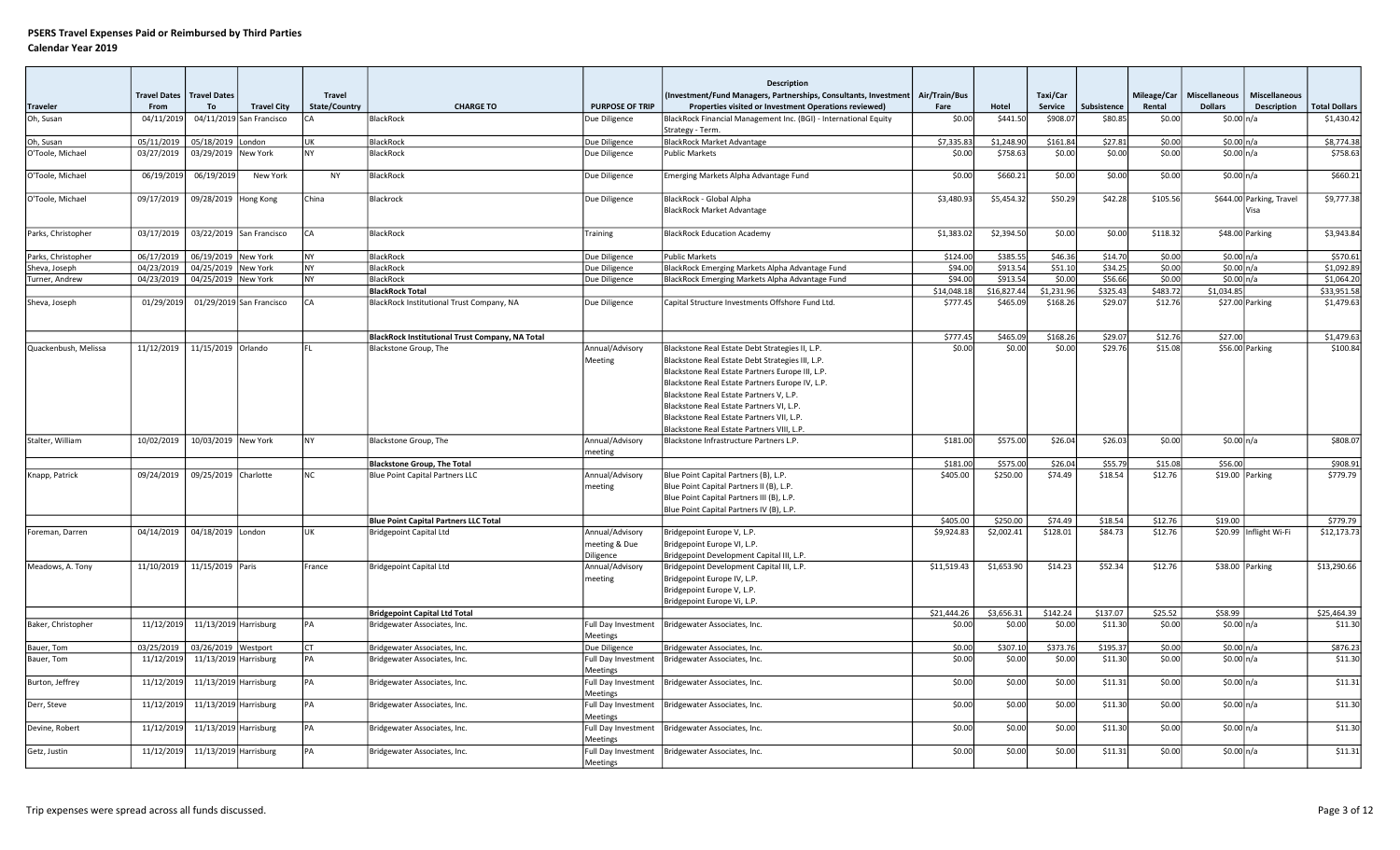|                      | <b>Travel Dates</b> | <b>Travel Dates</b>   |                                       | <b>Travel</b>        |                                           |                                        | <b>Description</b><br>(Investment/Fund Managers, Partnerships, Consultants, Investment                | Air/Train/Bus |            | Taxi/Car   |             | Mileage/Car | <b>Miscellaneous</b> | Miscellaneous            |                      |
|----------------------|---------------------|-----------------------|---------------------------------------|----------------------|-------------------------------------------|----------------------------------------|-------------------------------------------------------------------------------------------------------|---------------|------------|------------|-------------|-------------|----------------------|--------------------------|----------------------|
| <b>Traveler</b>      | From                | To                    | <b>Travel City</b>                    | <b>State/Country</b> | <b>CHARGE TO</b>                          | PURPOSE OF TRIP                        | Properties visited or Investment Operations reviewed)                                                 | Fare          | Hotel      | Service    | Subsistence | Rental      | <b>Dollars</b>       | <b>Description</b>       | <b>Total Dollars</b> |
| Grossman, James      | 03/25/2019          | 03/26/2019   Westport |                                       |                      | Bridgewater Associates, Inc.              | Full Day Investment<br>Meetings        | Bridgewater Associates, Inc.                                                                          | \$0.00        | \$307.10   | \$373.76   | \$195.37    | \$0.00      | \$0.00 n/a           |                          | \$876.23             |
| Grossman, James      | 04/24/2019          |                       | 04/25/2019 Beverly Hills              | CA                   | Bridgewater Associates, Inc.              | Roundtable                             | n/a                                                                                                   | \$0.00        | \$0.00     | \$58.83    | \$286.26    | \$0.00      | \$0.00 n/a           |                          | \$345.09             |
| Grossman, James      | 07/17/2019          | 07/29/2019 Hong       |                                       | China                | Bridgewater Associates, Inc.              | Due Diligence                          | Bridgewater Long Term Investor Summit                                                                 | \$1,571.52    | \$1,894.26 | \$141.46   | \$157.51    | \$125.28    |                      | \$577.50 Travel Visa     | \$4,467.53           |
| Grossman, James      | 11/12/2019          |                       | Kong/Beijing<br>11/13/2019 Harrisburg | PA                   | Bridgewater Associates, Inc.              | Full Day Investment                    | ናናና<br>Bridgewater Associates, Inc.                                                                   | \$0.00        | \$0.00     | \$0.00     | \$11.30     | \$0.00      | \$0.00 n/a           |                          |                      |
|                      |                     |                       |                                       |                      |                                           | <b>Meetings</b>                        |                                                                                                       |               |            |            |             |             |                      |                          |                      |
| Howell, Ciaran       | 03/25/2019          | 03/26/2019   Westport |                                       | <b>CT</b>            | Bridgewater Associates, Inc.              | Due Diligence                          | Bridgewater Associates, Inc.                                                                          | \$0.00        | \$307.10   | \$373.76   | \$195.37    | \$0.00      | \$0.00 n/a           |                          | \$876.23             |
| Kemp, John           | 11/12/2019          |                       | 11/13/2019 Harrisburg                 | PA                   | Bridgewater Associates, Inc.              | Full Day Investment<br>Meetings        | Bridgewater Associates, Inc.                                                                          | \$0.00        | \$0.00     | \$0.00     | \$11.31     | \$0.00      | \$0.00 n/a           |                          | \$11.31              |
| Kondas, Michael      | 03/25/2019          | 03/26/2019   Westport |                                       | <b>CT</b>            | Bridgewater Associates, Inc.              | Full Day Investment<br><b>Meetings</b> | Bridgewater Associates, Inc.                                                                          | \$0.00        | \$307.10   | \$373.76   | \$195.36    | \$0.00      | \$0.00 $n/a$         |                          | \$876.22             |
| Kondas, Michael      | 11/12/2019          |                       | 11/13/2019 Harrisburg                 | PA                   | Bridgewater Associates, Inc.              | Full Day Investment<br>Meetings        | Bridgewater Associates, Inc.                                                                          | \$0.00        | \$0.00     | \$0.00     | \$11.30     | \$0.00      | \$0.00 n/a           |                          | \$11.30              |
| Little, Robert       | 03/25/2019          | 03/26/2019   Westport |                                       | <b>CT</b>            | Bridgewater Associates, Inc.              | Full Day Investment<br>Meetings        | Bridgewater Associates, Inc.                                                                          | \$0.00        | \$307.10   | \$373.76   | \$195.37    | \$0.00      | \$0.00 n/a           |                          | \$876.23             |
| Little, Robert       | 11/12/2019          |                       | 11/13/2019 Harrisburg                 | PA                   | Bridgewater Associates, Inc.              | Full Day Investment                    | Bridgewater Associates, Inc.                                                                          | \$0.00        | \$0.00     | \$0.00     | \$11.31     | \$0.00      | \$0.00 n/a           |                          | \$11.31              |
| Oh, Susan            | 03/25/2019          | 03/26/2019   Westport |                                       | <b>CT</b>            | Bridgewater Associates, Inc.              | Meetings<br>Full Day Investment        | Bridgewater Associates, Inc.                                                                          | \$0.00        | \$307.10   | \$373.76   | \$195.37    | \$0.00      | \$0.00 n/a           |                          | \$876.23             |
| Oh, Susan            | 11/12/2019          |                       | 11/13/2019 Harrisburg                 | PA                   | Bridgewater Associates, Inc.              | Meetings<br>Full Day Investment        | Bridgewater Associates, Inc.                                                                          | \$0.00        | \$0.00     | \$0.00     | \$11.30     | \$0.00      | \$0.00 n/a           |                          | \$11.30              |
| O'Toole, Michael     | 03/25/2019          | 03/26/2019   Westport |                                       | <b>CT</b>            | Bridgewater Associates, Inc.              | Meetings<br>Full Day Investment        | Bridgewater Associates, Inc.                                                                          | \$0.00        | \$307.10   | \$373.76   | \$195.36    | \$0.00      | \$0.00 n/a           |                          | \$876.22             |
| O'Toole, Michael     | 09/23/2019          | 09/23/2019 Beijing    |                                       | China                | Bridgewater Associates, Inc.              | Meetings<br>Due Diligence              | <b>Public Markets</b>                                                                                 | \$434.10      | \$0.00     | \$0.00     | \$0.00      | \$0.00      | \$0.00 n/a           |                          | \$434.10             |
| O'Toole, Michael     | 11/12/2019          |                       | 11/13/2019 Harrisburg                 | PA                   | Bridgewater Associates, Inc.              | Full Day Investment                    | Bridgewater Pure Alpha Fund II, Ltd.<br>Bridgewater Associates, Inc.                                  | \$0.00        | \$0.00     | \$0.00     | \$11.30     | \$0.00      | \$0.00 n/a           |                          | \$11.30              |
| Shaffer, Todd        | 11/12/2019          |                       | 11/13/2019 Harrisburg                 | PA                   |                                           | Meetings<br>Full Day Investment        |                                                                                                       | \$0.00        | \$0.00     | \$0.00     | \$11.30     | \$0.00      | \$0.00 n/a           |                          | \$11.30              |
|                      |                     |                       |                                       |                      | Bridgewater Associates, Inc.              | Meetings                               | Bridgewater Associates, Inc.                                                                          |               |            |            |             |             |                      |                          |                      |
| Shank, Larry         | 03/25/2019          | 03/26/2019 Westport   |                                       | <b>CT</b>            | Bridgewater Associates, Inc.              | Full Day Investment<br>Meetings        | Bridgewater Associates, Inc.                                                                          | \$0.00        | \$301.35   | \$373.76   | \$188.79    | \$0.00      | \$0.00 n/a           |                          | \$863.90             |
| Shank, Larry         | 03/25/2019          | 03/26/2019 Westport   |                                       | <b>CT</b>            | Bridgewater Associates, Inc.              | Due Diligence                          | Bridgewater Associates, Inc.                                                                          | \$0.00        | \$307.1    | \$373.76   | \$195.37    | \$0.00      | \$0.00 n/a           |                          | \$876.23             |
| Shank, Larry         | 11/12/2019          |                       | 11/13/2019 Harrisburg                 | PA                   | Bridgewater Associates, Inc.              | Full Day Investment<br>Meetings        | Bridgewater Associates, Inc.                                                                          | \$0.00        | \$0.00     | \$0.00     | \$11.31     | \$0.00      | \$0.00 n/a           |                          | \$11.31              |
| Sheva, Joseph        | 11/12/2019          |                       | 11/13/2019 Harrisburg                 | PA                   | Bridgewater Associates, Inc.              | Full Day Investment<br>Meetings        | Bridgewater Associates, Inc.                                                                          | \$0.00        | \$0.00     | \$0.00     | \$11.31     | \$0.00      | \$0.00 n/a           |                          | \$11.31              |
| Spiller, Charlie     | 11/12/2019          |                       | 11/13/2019 Harrisburg                 | PA                   | Bridgewater Associates, Inc.              | Full Day Investment<br>Meetings        | Bridgewater Associates, Inc.                                                                          | \$0.00        | \$0.00     | \$0.00     | \$11.31     | \$0.00      | \$0.00 n/a           |                          | \$11.31              |
| Turner, Andrew       | 11/12/2019          |                       | 11/13/2019 Harrisburg                 | PA                   | Bridgewater Associates, Inc.              | Full Day Investment<br>Meetings        | Bridgewater Associates, Inc.                                                                          | \$0.00        | \$0.00     | \$0.00     | \$11.31     | \$0.00      | \$0.00 n/a           |                          | \$11.31              |
|                      |                     |                       |                                       |                      | <b>Bridgewater Associates, Inc. Total</b> |                                        |                                                                                                       | \$2,005.62    | \$4,652.41 | \$3,564.13 | \$2,387.68  | \$125.28    | \$577.50             |                          | \$13,301.32          |
| Grossman, James      | 10/16/2019          | 10/17/2019 New York   |                                       | <b>NY</b>            | Brigade Capital Management, LLC           | Due Diligence                          | Brigade Structured Credit Offshore Fund                                                               | \$0.00        | \$0.00     | \$5.50     | \$12.31     | \$0.00      | \$0.00 n/a           |                          | \$17.81              |
| Little, Robert       | 01/07/2019          | 01/10/2019 London     |                                       | UK                   | Brigade Capital Management, LLC           | Due Diligence                          | Brigade Leveraged Capital Structures Offshore, Ltd.                                                   | \$1,108.32    | \$260.78   | \$51.60    | \$19.05     | \$16.91     |                      | \$6.33 Inflight Wi-Fi    | \$1,462.99           |
|                      |                     |                       |                                       |                      |                                           |                                        | Brigade Distressed Value Offshore Fund:<br>Brigade Structured Credit Offshore Fund                    |               |            |            |             |             |                      |                          |                      |
| Little, Robert       | 10/03/2019          | 10/04/2019 New York   |                                       | <b>NY</b>            | Brigade Capital Management, LLC           | Due Diligence                          | Brigade Leveraged Capital Structures Offshore, Ltd.<br>Brigade Distressed Value Offshore Fund;        | \$63.00       | \$175.11   | \$25.00    | \$27.26     | \$0.00      | \$0.00 n/a           |                          | \$290.37             |
| Little, Robert       | 10/14/2019          | 10/18/2019 London     |                                       | UK                   | Brigade Capital Management, LLC           | Due Diligence                          | Brigade Structured Credit Offshore Fund<br>Brigade Leveraged Capital Structures Offshore, Ltd.        | \$468.05      | \$213.84   | \$40.26    | \$17.07     | \$2.13      |                      | \$13.92 Inflight Wi-Fi & | \$755.27             |
|                      |                     |                       |                                       |                      |                                           |                                        | Brigade Distressed Value Offshore Fund;<br>Brigade Structured Credit Offshore Fund                    |               |            |            |             |             |                      | Parking                  |                      |
|                      |                     |                       |                                       |                      | Brigade Capital Management, LLC Total     |                                        |                                                                                                       | \$1,639.37    | \$649.73   | \$122.36   | \$75.69     | \$19.04     | \$20.25              |                          | \$2,526.44           |
| Quackenbush, Melissa | 11/18/2019          | 11/20/2019 New York   |                                       | <b>NY</b>            | Brookfield Asset Mgmt Inc.                | Annual/Advisory<br>Meeting             | Brookfield Strategic Real Estate Partners, L.P.<br>Brookfield Strategic Real Estate Partners II, L.P. | \$0.00        | \$0.00     | \$5.50     | \$19.60     | \$0.00      | \$0.00 n/a           |                          | \$25.10              |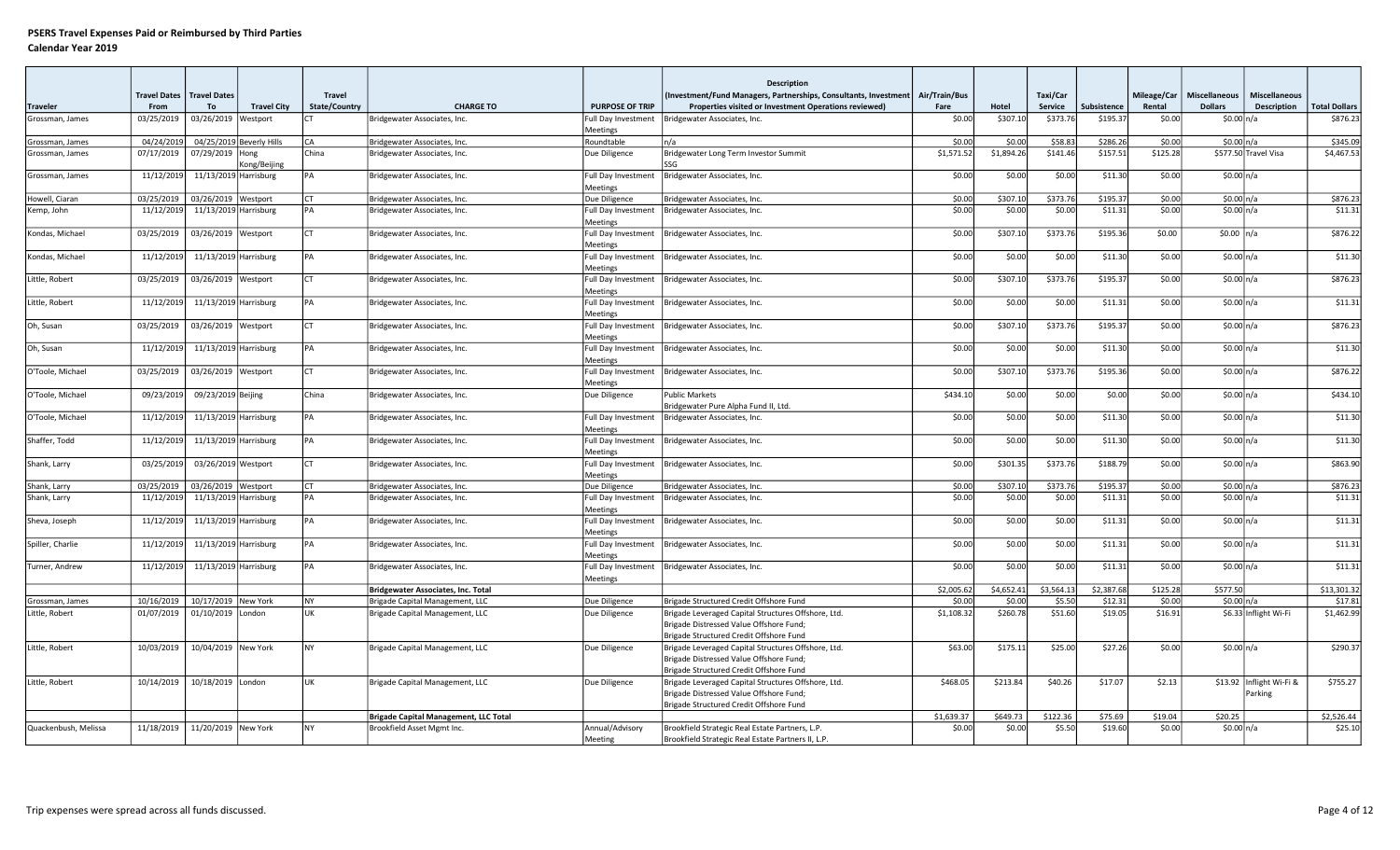|                      | Travel Dates | <b>Travel Dates</b>             |                             | <b>Travel</b>        |                                                                      |                                         | <b>Description</b><br>(Investment/Fund Managers, Partnerships, Consultants, Investment   Air/Train/Bus |                        |            | Taxi/Car           |                    | Mileage/Car      | <b>Miscellaneous</b>    | <b>Miscellaneous</b>       |                          |
|----------------------|--------------|---------------------------------|-----------------------------|----------------------|----------------------------------------------------------------------|-----------------------------------------|--------------------------------------------------------------------------------------------------------|------------------------|------------|--------------------|--------------------|------------------|-------------------------|----------------------------|--------------------------|
| <b>Traveler</b>      | From         | To                              | <b>Travel City</b>          | <b>State/Country</b> | <b>CHARGE TO</b>                                                     | <b>PURPOSE OF TRIP</b>                  | Properties visited or Investment Operations reviewed)                                                  | Fare                   | Hotel      | Service            | Subsistence        | Rental           | <b>Dollars</b>          | <b>Description</b>         | <b>Total Dollars</b>     |
| Richards, Jarrett    | 11/18/2019   | 11/20/2019 New York             |                             | <b>NY</b>            | Brookfield Asset Mgmt Inc.                                           | Annual/Advisory                         | Brookfield Strategic Real Estate Partners, L.P.                                                        | \$269.57               | \$1,270.94 | \$6.50             | \$14.33            | \$0.00           |                         | \$5.00 Baggage Fees        | \$1,566.34               |
|                      |              |                                 |                             |                      |                                                                      | Meeting                                 | Brookfield Strategic Real Estate Partners II, L.P.                                                     |                        |            |                    |                    |                  |                         |                            |                          |
|                      |              |                                 |                             |                      |                                                                      |                                         | Brookfield Strategic Real Estate Partners III, L.P.                                                    |                        |            |                    |                    |                  |                         |                            |                          |
| Stalter, William     | 11/18/2019   | 11/20/2019 New York             |                             | <b>NY</b>            | Brookfield Asset Mgmt Inc.                                           | Annual/Advisory                         | Brookfield Strategic Real Estate Partners, L.P.                                                        | \$269.57               | \$1,270.94 | \$28.55            | \$18.33            | \$0.00           |                         | \$3.00 Baggage Fees        | \$1,590.39               |
|                      |              |                                 |                             |                      |                                                                      | meeting                                 | Brookfield Strategic Real Estate Partners II, L.P.                                                     | \$539.14               | \$2,541.88 | \$40.55            | \$52.26            | \$0.00           | \$8.00                  |                            | \$3,181.83               |
| Quackenbush, Melissa | 10/29/2019   | 10/31/2019 Boston               |                             | MA                   | <b>Brookfield Asset Mgmt Inc. Total</b><br>Cabot Properties, Inc.    | Annual/Advisory                         | Cabot Industrial Core Fund III, L.P.                                                                   | \$221.60               | \$2,287.52 | \$56.18            | \$0.00             | \$81.20          |                         | $$47.25$ Parking &         | \$2,693.75               |
|                      |              |                                 |                             |                      |                                                                      | Meeting                                 | Cabot Industrial Core Fund IV, L.P.                                                                    |                        |            |                    |                    |                  |                         | Baggage Fees               |                          |
|                      |              |                                 |                             |                      |                                                                      |                                         | Cabot Industrial Core Fund V, L.P.                                                                     |                        |            |                    |                    |                  |                         |                            |                          |
| Spiller, Charlie     |              | 10/29/2019 10/31/2019 Boston    |                             | MA                   | Cabot Properties, Inc.                                               | Annual/Advisory                         | Cabot Industrial Core Fund III, L.P.                                                                   | \$344.81               | \$2,287.52 | \$60.01            | \$16.98            | \$16.24          | \$0.00 n/a              |                            | \$2,725.56               |
|                      |              |                                 |                             |                      |                                                                      | Meeting                                 | Cabot Industrial Core Fund IV, L.P.                                                                    |                        |            |                    |                    |                  |                         |                            |                          |
|                      |              |                                 |                             |                      |                                                                      |                                         | Cabot Industrial Core Fund V, L.P.                                                                     |                        |            |                    |                    |                  |                         |                            |                          |
|                      |              |                                 |                             |                      | Cabot Properties, Inc. Total                                         |                                         |                                                                                                        | \$566.41               | \$4,575.04 | \$116.19           | \$16.98            | \$97.44          | \$47.25                 |                            | \$5,419.31               |
| Little, Robert       | 01/07/2019   | 01/10/2019 London               |                             | UK                   | Capula Investment Management, LLP                                    | Due Diligence                           | Capula Global Relative Value Fund Limited;                                                             | \$931.67               | \$260.78   | \$68.25            | \$19.05            | \$4.25           |                         | \$18.99 Inflight Wi-Fi &   | \$1,302.99               |
|                      |              |                                 |                             |                      |                                                                      |                                         | Capula Tail Risk Fund Limited                                                                          |                        |            |                    |                    |                  |                         | Parking                    |                          |
| Little, Robert       | 10/14/2019   | 10/18/2019 London               |                             | UK                   | Capula Investment Management, LLP                                    | Due Diligence                           | Capula Global Relative Value Fund Limited;                                                             | \$468.06               | \$213.84   | \$40.26            | \$17.07            | \$2.13           |                         | \$13.92 Inflight Wi-Fi &   | \$755.28                 |
|                      |              |                                 |                             |                      |                                                                      |                                         | Capula Tail Risk Fund Limited                                                                          |                        | \$474.62   |                    |                    |                  |                         | Parking                    |                          |
| Little, Robert       |              | 04/24/2019 04/26/2019 Miami     |                             |                      | Capula Investment Management, LLP Total<br>Carlyle Aviation Partners | Conference                              | SASOF II, LP                                                                                           | \$1,399.73<br>\$547.00 | \$630.54   | \$108.51<br>\$0.00 | \$36.12<br>\$32.00 | \$6.38<br>\$0.00 | \$32.91<br>\$0.00 $n/a$ |                            | \$2,058.27<br>\$1,209.54 |
|                      |              |                                 |                             |                      |                                                                      |                                         | SASOF III, LP                                                                                          |                        |            |                    |                    |                  |                         |                            |                          |
|                      |              |                                 |                             |                      |                                                                      |                                         | SASOF IV, LP                                                                                           |                        |            |                    |                    |                  |                         |                            |                          |
|                      |              |                                 |                             |                      |                                                                      |                                         |                                                                                                        |                        |            |                    |                    |                  |                         |                            |                          |
| Little, Robert       | 11/19/2019   | 11/22/2019 Dublin               |                             | Ireland              | Carlyle Aviation Partners                                            | <b>Investor Day</b>                     | SASOF II, LP                                                                                           | \$1,766.63             | \$453.56   | \$62.47            | \$17.63            | \$12.76          |                         | \$28.50 Parking            | \$2,341.55               |
|                      |              |                                 |                             |                      |                                                                      |                                         | SASOF III, LP                                                                                          |                        |            |                    |                    |                  |                         |                            |                          |
|                      |              |                                 |                             |                      |                                                                      |                                         | SASOF IV, LP                                                                                           |                        |            |                    |                    |                  |                         |                            |                          |
| Spiller, Charlie     |              | 04/24/2019   04/26/2019   Miami |                             | FL.                  | <b>Carlyle Aviation Partners</b>                                     | Conference                              | SASOF II, LP                                                                                           | \$547.00               | \$630.54   | \$0.00             | \$30.48            | \$0.00           | \$0.00 $ n/a $          |                            | \$1,208.02               |
|                      |              |                                 |                             |                      |                                                                      |                                         | SASOF III, LP                                                                                          |                        |            |                    |                    |                  |                         |                            |                          |
|                      |              |                                 |                             |                      |                                                                      |                                         | SASOF IV, LP                                                                                           |                        |            |                    |                    |                  |                         |                            |                          |
|                      |              |                                 |                             |                      |                                                                      |                                         |                                                                                                        |                        |            |                    |                    |                  |                         |                            |                          |
|                      |              |                                 |                             |                      | <b>Carlyle Aviation Partners Total</b>                               |                                         |                                                                                                        | \$2,860.63             | \$1,714.64 | \$62.47            | \$80.11            | \$12.76          | \$28.50                 |                            | \$4,759.11               |
| Burton, Jeffrey      | 05/19/2019   | 05/25/2019   Beijing            |                             | China                | Cederberg                                                            | Due Diligence                           | Cederberg                                                                                              | \$5,641.28             | \$1,098.79 | \$16.32            | \$6.35             | \$133.40         |                         | \$492.76 Tolls, Conversion | \$7,388.90               |
|                      |              |                                 |                             |                      |                                                                      |                                         |                                                                                                        |                        |            |                    |                    |                  |                         | Fee, Parking,              |                          |
|                      |              |                                 |                             |                      |                                                                      |                                         |                                                                                                        |                        |            |                    |                    |                  |                         | Passport & Visa            |                          |
|                      |              |                                 |                             |                      |                                                                      |                                         |                                                                                                        |                        |            |                    |                    |                  |                         | for Beijing,               |                          |
|                      |              |                                 |                             |                      |                                                                      |                                         |                                                                                                        |                        |            |                    |                    |                  |                         | <b>Baggage Tips</b>        |                          |
| Oh, Susan            | 05/11/2019   | 05/18/2019 London               |                             | UK                   | Cederberg                                                            | Due Diligence                           | <b>Public Markets</b>                                                                                  | \$0.00                 | \$232.64   | \$0.00             | \$24.42            | \$0.00           | \$0.00 n/a              |                            | \$257.06                 |
| Oh, Susan            | 05/19/2019   | 05/25/2019 Beijing              |                             | China                | Cederberg                                                            | Due Diligence                           | <b>Public Markets</b>                                                                                  | \$0.00                 | \$0.00     | \$0.00             | \$45.14            | \$0.00           | \$0.00 $n/a$            |                            | \$45.14                  |
|                      |              |                                 |                             |                      | Cederberg Total                                                      |                                         |                                                                                                        | \$5,641.28             | \$1,331.43 | \$16.32            | \$75.91            | \$133.40         | \$492.76                |                            | \$7,691.10               |
| Grossman, James      | 02/17/2019   |                                 | 02/21/2019   Ft. Lauderdale |                      | <b>Charter Oak Advisors</b>                                          | Quarterly Review,                       | Galleria at Ft. Lauderdale                                                                             | \$323.80               | \$1,104.54 | \$0.00             | \$0.00             | \$0.00           | \$0.00 n/a              |                            | \$1,428.34               |
|                      |              |                                 |                             |                      |                                                                      | <b>Budget meeting &amp;</b>             |                                                                                                        |                        |            |                    |                    |                  |                         |                            |                          |
|                      |              |                                 |                             |                      |                                                                      | Property Inspection                     |                                                                                                        |                        |            |                    |                    |                  |                         |                            |                          |
| Quackenbush, Melissa | 02/19/2019   |                                 | 02/21/2019   Ft. Lauderdale |                      | Charter Oak Advisors                                                 | Quarterly Review,                       | Galleria at Ft. Lauderdale                                                                             | \$0.00                 | \$736.36   | \$0.00             | \$0.00             | \$0.00           | \$0.00 n/a              |                            | \$736.36                 |
|                      |              |                                 | Orlando                     |                      |                                                                      | Budget meeting &<br>Property Inspection |                                                                                                        |                        |            |                    |                    |                  |                         |                            |                          |
| Quackenbush, Melissa | 09/21/2019   |                                 | 09/27/2019   Ft. Lauderdale | FL.                  | <b>Charter Oak Advisors</b>                                          | Quarterly Review,                       | Galleria at Ft. Lauderdale                                                                             | \$506.62               | \$241.82   | \$0.00             | \$0.00             | \$0.00           | \$0.00 n/a              |                            | \$748.44                 |
|                      |              |                                 |                             |                      |                                                                      | Budget meeting &                        |                                                                                                        |                        |            |                    |                    |                  |                         |                            |                          |
|                      |              |                                 |                             |                      |                                                                      | Property Inspection                     |                                                                                                        |                        |            |                    |                    |                  |                         |                            |                          |
| Spiller, Charlie     | 02/17/2019   | 02/22/2019 Atlanta              |                             | GA                   | <b>Charter Oak Advisors</b>                                          | Quarterly Review,                       | Galleria at Ft. Lauderdale                                                                             | \$249.81               | \$1,104.54 | \$0.00             | \$8.23             | \$0.00           | \$0.00 n/a              |                            | \$1,362.58               |
|                      |              |                                 | Ft. Lauderdale              | FL.                  |                                                                      | Budget meeting &                        |                                                                                                        |                        |            |                    |                    |                  |                         |                            |                          |
|                      |              |                                 |                             |                      |                                                                      | Property Inspection                     |                                                                                                        |                        |            |                    |                    |                  |                         |                            |                          |
| Spiller, Charlie     | 09/25/2019   |                                 | 09/27/2019   Ft. Lauderdale |                      | Charter Oak Advisors                                                 | Quarterly Review,                       | Galleria at Ft. Lauderdale                                                                             | \$456.10               | \$483.64   | \$0.00             | \$0.00             | \$0.00           | \$0.00 n/a              |                            | \$939.74                 |
|                      |              |                                 |                             |                      |                                                                      | Budget meeting &                        |                                                                                                        |                        |            |                    |                    |                  |                         |                            |                          |
|                      |              |                                 |                             |                      |                                                                      | Property Inspection                     |                                                                                                        |                        |            |                    |                    |                  |                         |                            |                          |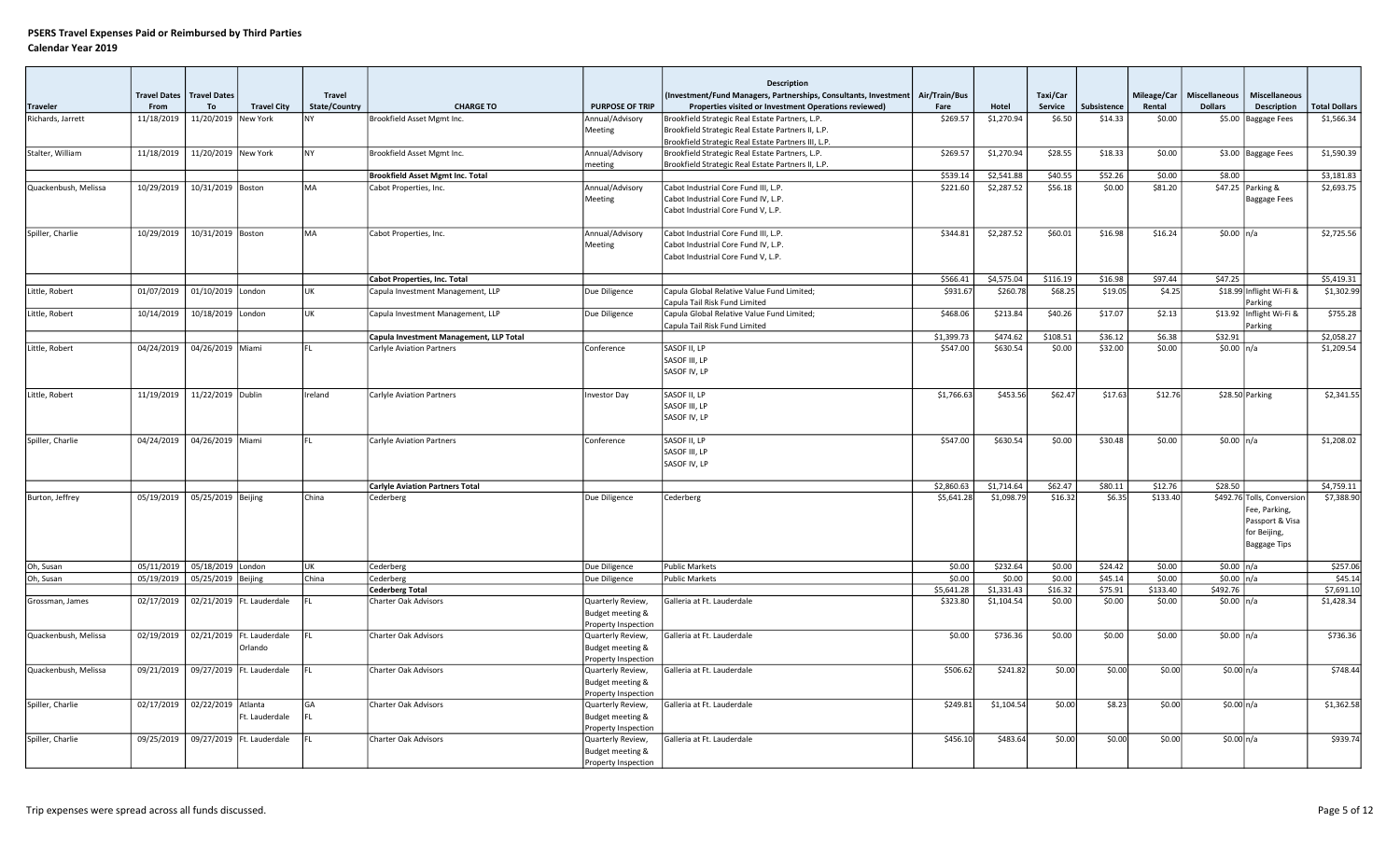|                      |                     |                       |                          |               |                                                                      |                        | <b>Description</b>                                                              |                    |                    |                  |                    |                  |                      |                          |                      |
|----------------------|---------------------|-----------------------|--------------------------|---------------|----------------------------------------------------------------------|------------------------|---------------------------------------------------------------------------------|--------------------|--------------------|------------------|--------------------|------------------|----------------------|--------------------------|----------------------|
|                      | <b>Travel Dates</b> | <b>Travel Dates</b>   |                          | <b>Travel</b> |                                                                      |                        | (Investment/Fund Managers, Partnerships, Consultants, Investment                | Air/Train/Bus      |                    | Taxi/Car         |                    | Mileage/Car      | <b>Miscellaneous</b> | <b>Miscellaneous</b>     |                      |
| Traveler             | From                | To                    | <b>Travel City</b>       | State/Country | <b>CHARGE TO</b>                                                     | <b>PURPOSE OF TRIP</b> | Properties visited or Investment Operations reviewed)                           | Fare               | Hotel              | Service          | Subsistence        | Rental           | <b>Dollars</b>       | <b>Description</b>       | <b>Total Dollars</b> |
| Stalter, William     | 02/17/2019          | 02/22/2019            | Atlanta                  |               | Charter Oak Advisors                                                 | Quarterly Review,      | Galleria at Ft. Lauderdale                                                      | \$351.06           | \$1,104.54         | \$0.00           | \$0.00             | \$6.38           |                      | \$28.50 Parking & Travel | \$1,490.48           |
|                      |                     |                       | Ft. Lauderdale           |               |                                                                      | Budget meeting &       |                                                                                 |                    |                    |                  |                    |                  |                      | Fees                     |                      |
|                      |                     |                       |                          |               | <b>Charter Oak Advisors Total</b>                                    | Property Inspection    |                                                                                 | \$1,887.39         | \$4,775.44         | \$0.00           | \$8.23             | \$6.38           | \$28.50              |                          | \$6,705.94           |
| Knapp, Patrick       | 03/18/2019          | 03/21/2019 London     |                          | UK            | Cinven                                                               | Annual/Advisory        | Cinven Fund (Fourth), L.P.                                                      | \$5,032.61         | \$441.86           | \$36.88          | \$197.26           | \$12.76          | \$38.00 Parking      |                          | \$5,759.37           |
|                      |                     |                       |                          |               |                                                                      | meeting                | Cinven Fund (Fifth), L.P.                                                       |                    |                    |                  |                    |                  |                      |                          |                      |
|                      |                     |                       |                          |               |                                                                      |                        | Cinven Fund (Sixth), L.P.                                                       |                    |                    |                  |                    |                  |                      |                          |                      |
| Knapp, Patrick       | 09/15/2019          | 09/18/2019 Stockholm  |                          | Sweden        | Cinven                                                               | Annual/Advisory        | Cinven Fund (Fourth), L.P.                                                      | \$100.60           | \$455.38           | \$0.00           | \$0.00             | \$0.00           | \$0.00 $n/a$         |                          | \$555.98             |
|                      |                     |                       |                          |               |                                                                      | meeting                | Cinven Fund (Fifth), L.P.                                                       |                    |                    |                  |                    |                  |                      |                          |                      |
|                      |                     |                       |                          |               |                                                                      |                        | Cinven Fund (Sixth), L.P.                                                       |                    |                    |                  |                    |                  |                      |                          |                      |
|                      |                     |                       |                          |               | <b>Cinven Total</b>                                                  |                        |                                                                                 | \$5,133.21         | \$897.24           | \$36.88          | \$197.26           | \$12.76          | \$38.00              |                          | \$6,315.35           |
| Foreman, Darren      | 06/04/2019          | 06/06/2019 Dana Point |                          | CA            | Clearlake Capital Group, L.P.                                        | Annual/Advisory        | Clearlake Capital Partners IV, L.P.                                             | \$1,578.75         | \$843.34           | \$500.00         | \$54.01            | \$12.76          |                      | \$15.99 Inflight Wi-Fi   | \$3,004.85           |
|                      |                     |                       |                          |               |                                                                      | Meeting                | Clearlake Capital Partners V, L.P.                                              |                    |                    |                  |                    |                  |                      |                          |                      |
| Spiller, Charlie     | 06/01/2019          |                       | 06/06/2019   Los Angeles | CA            | Clearlake Capital Group, L.P.                                        | Annual/Advisory        | Clearlake Capital Partners IV, L.P.                                             | \$2,399.85         | \$843.34           | \$357.27         | \$49.85            | \$0.00           | \$0.00 $ n/a $       |                          | \$3,650.31           |
|                      |                     |                       |                          |               | Clearlake Capital Group, L.P. Total                                  | Meeting                | Clearlake Capital Partners V, L.P.                                              | \$3,978.60         | \$1,686.68         | \$857.27         | \$103.86           | \$12.76          | \$15.99              |                          | \$6,655.16           |
| Jacobs, Luke         | 10/14/2019          | 10/18/2019 London     |                          | UK            | Coller International Partners                                        | Annual/Advisory        | Coller Capital                                                                  | \$9,462.00         | \$1,778.00         | \$13.10          | \$87.09            | \$131.08         |                      | \$59.50 Parking & Tolls  | \$11,530.77          |
|                      |                     |                       |                          |               |                                                                      | meeting                |                                                                                 |                    |                    |                  |                    |                  |                      |                          |                      |
|                      |                     |                       |                          |               | <b>Coller International Partners Total</b>                           |                        |                                                                                 | \$9,462.00         | \$1,778.00         | \$13.10          | \$87.09            | \$131.08         | \$59.50              |                          | \$11,530.77          |
| Foreman, Darren      | 05/08/2019          | 05/09/2019 New York   |                          | <b>NY</b>     | <b>CVC Capital Partners Group</b>                                    | Annual/Advisory        | CVC European Equity Partners V (A), L.P.                                        | \$109.00           | \$298.56           | \$36.85          | \$44.32            | \$0.00           | \$0.00 n/a           |                          | \$488.73             |
|                      |                     |                       |                          |               |                                                                      | meeting                |                                                                                 |                    |                    |                  |                    |                  |                      |                          |                      |
|                      |                     |                       |                          |               | <b>CVC Capital Partners Group Total</b>                              |                        |                                                                                 | \$109.00           | \$298.5            | \$36.85          | \$44.32            | \$0.00           | \$0.00               |                          | \$488.73             |
| Tyler, Michael       | 10/02/2019          | 10/04/2019 Houston    |                          | <b>TX</b>     | Denham Capital                                                       | Annual/Advisory        | Denham Commodity Partners Fund VI, L.P.                                         | \$1,676.75         | \$383.00           | \$62.50          | \$0.00             | \$11.60          | $$19.00$ Parking     |                          | \$2,152.85           |
|                      |                     |                       |                          |               |                                                                      | meeting                |                                                                                 |                    |                    |                  |                    |                  |                      |                          |                      |
|                      |                     |                       |                          |               | Denham Capital Total                                                 |                        |                                                                                 | \$1,676.75         | \$383.00           | \$62.50          | \$0.00             | \$11.60          | \$19.00              |                          | \$2,152.85           |
| Quackenbush, Melissa | 06/03/2019          | 06/05/2019 Miami      |                          |               | DRA Advisors, LLC                                                    | Annual/Advisory        | DRA Growth and Income Fund VI, L.P.                                             | \$992.00           | \$1,161.00         | \$86.88          | \$82.72            | \$12.76          | \$28.50 Parking      |                          | \$2,363.86           |
|                      |                     |                       |                          |               |                                                                      | meeting                | DRA Growth and Income Fund VII, L.P.<br>DRA Growth and Income Fund VIII, LLC    |                    |                    |                  |                    |                  |                      |                          |                      |
|                      |                     |                       |                          |               |                                                                      |                        | DRA Growth and Income Fund IX, LLC                                              |                    |                    |                  |                    |                  |                      |                          |                      |
| Quackenbush, Melissa | 11/18/2019          | 11/20/2019 New York   |                          | <b>NY</b>     | DRA Advisors, LLC                                                    | Annual/Advisory        | DRA Growth and Income Fund VI, L.P.                                             | \$191.50           | \$1,606.00         | \$42.00          | \$0.00             | \$0.00           | \$0.00 n/a           |                          | \$1,839.50           |
|                      |                     |                       |                          |               |                                                                      | Meeting                | DRA Growth and Income Fund VII, L.P.                                            |                    |                    |                  |                    |                  |                      |                          |                      |
|                      |                     |                       |                          |               |                                                                      |                        | DRA Growth and Income Fund VIII, LLC                                            |                    |                    |                  |                    |                  |                      |                          |                      |
|                      |                     |                       |                          |               |                                                                      |                        | DRA Growth and Income Fund IX, LLC                                              |                    |                    |                  |                    |                  |                      |                          |                      |
|                      |                     |                       |                          |               | <b>DRA Advisors, LLC Total</b>                                       |                        |                                                                                 | \$1,183.50         | \$2,767.00         | \$128.88         | \$82.72            | \$12.76          | \$28.50              |                          | \$4,203.36           |
| Meadows, A. Tony     | 03/26/2019          | 03/29/2019 Zurich     |                          | Switzerland   | Equistone Partners Europe Limited                                    | Annual/Advisory        | Equistone Partners Europe Fund V E, L.P.                                        | \$0.00             | \$1,182.00         | \$14.81          | \$0.00             | \$131.80         |                      | \$96.51 Tolls, Parking & | \$1,425.12           |
|                      |                     |                       |                          |               |                                                                      | meeting                | Equistone Partners Europe Fund VI E, SCSp                                       |                    |                    |                  |                    |                  |                      | <b>Travel Fees</b>       |                      |
|                      |                     |                       |                          |               | <b>Equistone Partners Europe Limited Total</b>                       |                        |                                                                                 | \$0.00             | \$1,182.00         | \$14.81          | \$0.00             | \$131.80         | \$96.51              |                          | \$1,425.12           |
| Quackenbush, Melissa | 05/02/2019          |                       | 05/03/2019 Philadelphia  | PA            | <b>Exeter Property Group</b>                                         |                        | Exeter Industrial Value Fund II, L.P.                                           | \$0.00             | \$0.00             | \$0.00           | \$0.00             | \$91.64          | \$22.20 n/a          |                          | \$113.84             |
|                      |                     |                       |                          |               |                                                                      |                        | Exeter Industrial Value Fund III, L.P.<br>Exeter Industrial Value Fund IV, L.P. |                    |                    |                  |                    |                  |                      |                          |                      |
|                      |                     |                       |                          |               | <b>Exeter Property Group Total</b>                                   |                        |                                                                                 | \$0.00             | \$0.00             | \$0.00           | \$0.00             | \$91.64          | \$22.20              |                          | \$113.84             |
| Little, Robert       | 10/14/2019          | 10/18/2019 London     |                          | UK            | Falko Regional                                                       | Due Diligence          | Falko Regional Aircraft Opportunities Fund II                                   | \$472.81           | \$213.84           | \$35.51          | \$17.07            | \$2.13           |                      | \$13.92 Inflight Wi-fi & | \$755.28             |
|                      |                     |                       |                          |               |                                                                      |                        |                                                                                 |                    |                    |                  |                    |                  |                      | Parking                  |                      |
|                      |                     |                       |                          |               | <b>Falko Regional Total</b>                                          |                        |                                                                                 | \$472.81           | \$213.84           | \$35.51          | \$17.07            | \$2.13           | \$13.92              |                          | \$755.28             |
| Tyler, Michael       | 05/08/2019          | 05/09/2019 New York   |                          | <b>NY</b>     | First Reserve Corporation                                            | Annual/Advisory        | First Reserve Fund XII, L.P.                                                    | \$124.00           | \$293.81           | \$5.50           | \$0.00             | \$0.00           | \$0.00 $n/a$         |                          | \$423.31             |
|                      |                     |                       |                          |               |                                                                      | meeting                |                                                                                 |                    |                    |                  |                    |                  |                      |                          |                      |
|                      |                     |                       |                          |               | <b>First Reserve Corporation Total</b>                               |                        |                                                                                 | \$124.00           | \$293.81           | \$5.50           | \$0.00             | \$0.00           | \$0.00               |                          | \$423.31             |
| Del Gaudio, James    | 07/31/2019          | 08/01/2019 New York   |                          | NY            | Galton Capital Group, LLC                                            | Annual/Advisory        | Galton Onshore Mortgage Recovery Fund III, L.P.                                 | \$124.00           | \$399.00           | \$0.00           | \$94.11            | \$0.00           | \$0.00 n/a           |                          | \$617.11             |
|                      |                     |                       |                          |               |                                                                      | meeting                | Galton Onshore Mortgage Recovery Fund IV, L.P.                                  |                    |                    |                  |                    |                  |                      |                          |                      |
| Grossman, James      | 10/16/2019          | 10/17/2019 New York   |                          | NY            | <b>Galton Capital Group, LLC Total</b><br>Garda Capital Partners, LP |                        | Garda Fixed Income Relative Value Opportunity Fund, Ltd.                        | \$124.00<br>\$0.00 | \$399.00<br>\$0.00 | \$0.00<br>\$5.50 | \$94.11<br>\$12.30 | \$0.00<br>\$0.00 | \$0.00<br>\$0.00 n/a |                          | \$617.11<br>\$17.80  |
|                      |                     |                       |                          |               | Garda Capital Partners, LP Total                                     | Due Diligence          |                                                                                 | \$0.00             | \$0.00             | \$5.50           | \$12.30            | \$0.00           | \$0.00               |                          | \$17.80              |
| Meadows, A. Tony     | 06/26/2019          | 06/28/2019 Chicago    |                          |               | <b>GCM Grosvenor</b>                                                 | Annual/Advisory        | GCM Grosvenor Customized Infrastructure Strategies II, LP                       | \$500.48           | \$0.00             | \$8.00           | \$33.97            | \$41.26          | \$0.00 n/a           |                          | \$583.71             |
|                      |                     |                       |                          |               |                                                                      | meeting & Due          |                                                                                 |                    |                    |                  |                    |                  |                      |                          |                      |
|                      |                     |                       |                          |               |                                                                      | Diligence              |                                                                                 |                    |                    |                  |                    |                  |                      |                          |                      |
|                      |                     |                       |                          |               | <b>GCM Grosvenor Total</b>                                           |                        |                                                                                 | \$500.48           | \$0.00             | \$8.00           | \$33.97            | \$41.26          | \$0.00               |                          | \$583.71             |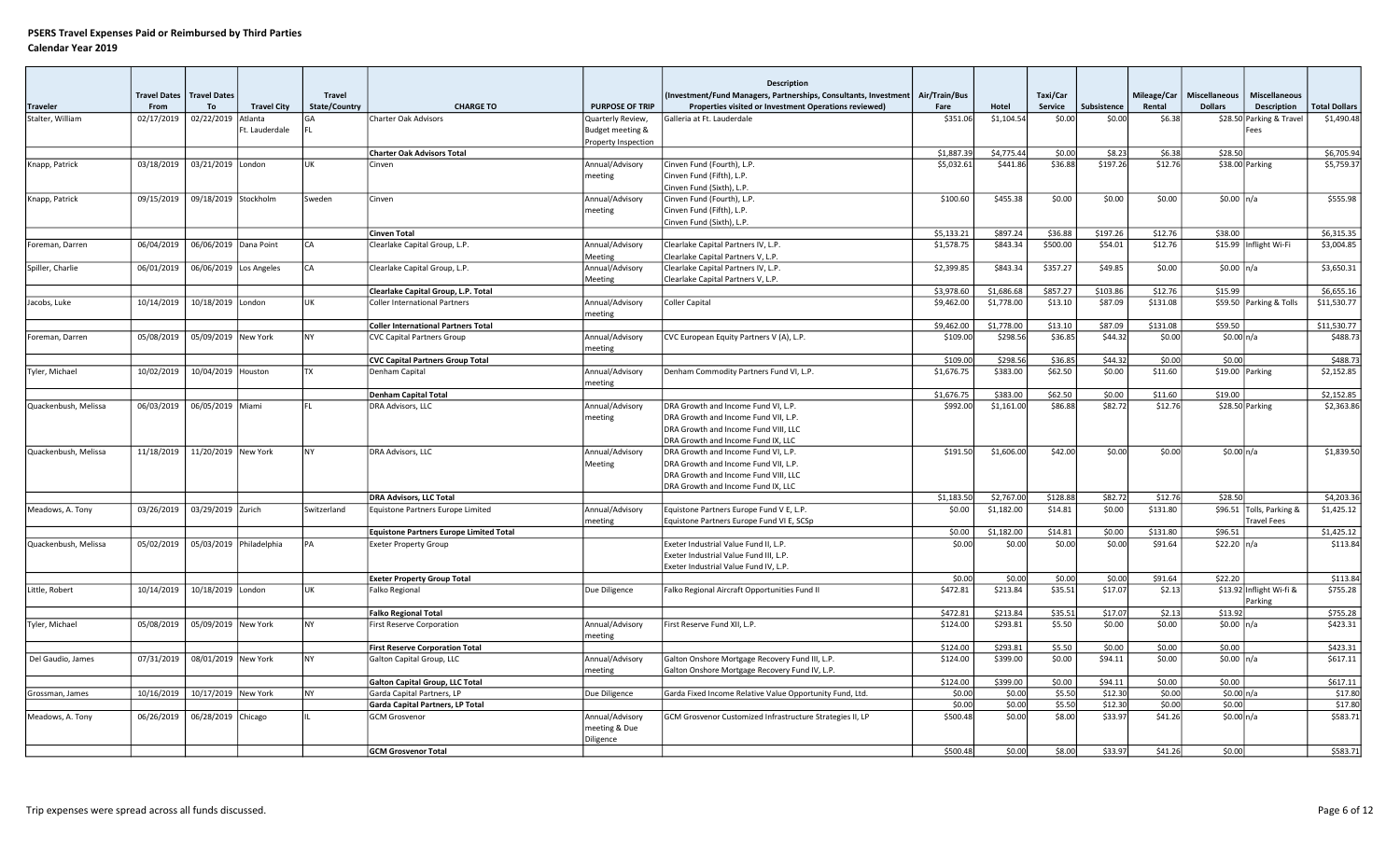|                                    |                             | <b>Travel Dates</b>                              |                          |                                       |                                                    |                                         | Description                                                                                                                | Air/Train/Bus        |                        | Taxi/Car          |                  | Mileage/Car         | <b>Miscellaneous</b>        | <b>Miscellaneous</b>     |                        |
|------------------------------------|-----------------------------|--------------------------------------------------|--------------------------|---------------------------------------|----------------------------------------------------|-----------------------------------------|----------------------------------------------------------------------------------------------------------------------------|----------------------|------------------------|-------------------|------------------|---------------------|-----------------------------|--------------------------|------------------------|
| Traveler                           | <b>Travel Dates</b><br>From | To                                               | <b>Travel City</b>       | <b>Travel</b><br><b>State/Country</b> | <b>CHARGE TO</b>                                   | <b>PURPOSE OF TRIP</b>                  | Investment/Fund Managers, Partnerships, Consultants, Investment  <br>Properties visited or Investment Operations reviewed) | Fare                 | Hotel                  | Service           | Subsistence      | Rental              | <b>Dollars</b>              | Description              | <b>Total Dollars</b>   |
| Grossman, James                    | 02/17/2019                  | 02/21/2019 Atlanta                               |                          |                                       | <b>GF Management</b>                               | Quarterly Review,                       | Atlanta Airport Marriott                                                                                                   | \$210.00             | \$0.00                 | \$0.00            | \$8.8            | \$6.38              |                             | \$49.90 Parking          | \$275.15               |
|                                    |                             |                                                  | Ft. Lauderdale           |                                       |                                                    | Budget meeting &                        |                                                                                                                            |                      |                        |                   |                  |                     |                             |                          |                        |
|                                    |                             |                                                  |                          |                                       |                                                    | <b>Property Inspection</b>              |                                                                                                                            |                      |                        |                   |                  |                     |                             |                          |                        |
| Grossman, James                    | 02/17/2019                  | 02/21/2019 Atlanta                               |                          | GA                                    | <b>GF Management</b>                               | Quarterly Review,                       | Atlanta Airport Marriott                                                                                                   | \$323.80             | \$1,104.54             | \$0.00            | \$0.00           | \$0.00              | \$0.00 n/a                  |                          | \$1,428.34             |
|                                    |                             |                                                  | Ft. Lauderdale           | FI.                                   |                                                    | Budget meeting &                        |                                                                                                                            |                      |                        |                   |                  |                     |                             |                          |                        |
|                                    |                             |                                                  |                          |                                       |                                                    | Property Inspection                     |                                                                                                                            |                      |                        |                   |                  |                     |                             |                          |                        |
| Spiller, Charlie                   | 02/17/2019                  | 02/22/2019 Atlanta                               |                          | GA                                    | <b>GF Management</b>                               | Quarterly Review,                       | <b>Atlanta Airport Marriott</b>                                                                                            | \$200.50             | \$0.00                 | \$0.00            | \$0.00           | \$0.00              |                             | \$11.50 Travel Fees      | \$212.00               |
|                                    |                             |                                                  | Ft. Lauderdale           | FL.                                   |                                                    | Budget meeting &                        |                                                                                                                            |                      |                        |                   |                  |                     |                             |                          |                        |
|                                    |                             |                                                  |                          |                                       |                                                    | Property Inspection                     |                                                                                                                            |                      |                        |                   |                  |                     |                             |                          |                        |
| Stalter, William                   | 02/17/2019                  | 02/22/2019 Atlanta                               |                          | GA                                    | <b>GF Management</b>                               | Quarterly Review,                       | Atlanta Airport Marriott                                                                                                   | \$101.25             | \$0.00                 | \$0.00            | \$0.00           | \$6.38              |                             | \$28.50 Parking & Travel | \$136.13               |
|                                    |                             |                                                  | Ft. Lauderdale           | FI.                                   |                                                    | Budget meeting &                        |                                                                                                                            |                      |                        |                   |                  |                     |                             | Fees                     |                        |
|                                    |                             |                                                  |                          |                                       |                                                    | Property Inspection                     |                                                                                                                            |                      |                        |                   |                  |                     |                             |                          |                        |
| Stalter, William                   | 04/16/2019                  | 04/17/2019 Atlanta                               |                          | GA                                    | <b>GF Management</b>                               | Quarterly Review /                      | Atlanta Airport Marriott                                                                                                   | \$482.59             | \$0.00                 | \$0.00            | \$0.00           | \$12.76             | \$19.00 n/a                 |                          | \$514.35               |
|                                    |                             |                                                  |                          |                                       |                                                    | <b>Budget meeting</b>                   |                                                                                                                            |                      |                        |                   |                  |                     |                             |                          |                        |
| Stalter, William                   | 08/27/2019                  | 08/28/2019 Atlanta                               |                          | lga                                   | <b>GF Management</b>                               | Quarterly Review /                      | Atlanta Airport Marriott                                                                                                   | \$502.61             | \$0.00                 | \$0.00            | \$0.00           | \$12.76             | \$43.00 n/a                 |                          | \$558.37               |
|                                    |                             |                                                  |                          |                                       |                                                    | <b>Budget meeting</b>                   |                                                                                                                            |                      |                        |                   |                  |                     |                             |                          |                        |
| Stalter, William                   | 10/23/2019                  | 10/24/2019 Atlanta                               |                          | GA                                    | <b>GF Management</b>                               | Property Tours,                         | Atlanta Airport Marriott                                                                                                   | \$559.50             | \$0.00                 | \$0.00            | \$11.21          | \$12.76             |                             | \$43.00 Parking & Travel | \$626.47               |
|                                    |                             |                                                  |                          |                                       |                                                    | budget meeting                          |                                                                                                                            |                      | \$1,104.54             |                   | \$20.08          |                     | \$194.90                    | Fees                     | \$3,750.8              |
|                                    | 05/14/2019                  | 05/15/2019 New York                              |                          | <b>NY</b>                             | <b>GF Management Total</b><br>Gresham              |                                         | n/a                                                                                                                        | \$2,380.25<br>\$0.00 | \$0.00                 | \$0.00<br>\$30.36 | \$136.99         | \$51.04<br>\$0.00   | \$0.00 n/a                  |                          | \$167.3                |
| Bauer, Tom<br>O'Toole, Michael     | 06/17/2019                  | 06/19/2019 New York                              |                          | NY                                    | Gresham                                            | Due Diligence<br>Due Diligence          | <b>Public Markets</b>                                                                                                      | \$12.25              | \$0.00                 | \$225.55          | \$12.36          | \$211.12            |                             | \$10.00 Parking          | \$471.2                |
| O'Toole, Michael                   | 10/28/2019                  | 10/28/2019 New York                              |                          | NY                                    | Gresham                                            | Due Diligence                           | <b>Public Markets</b>                                                                                                      | \$16.50              | \$0.00                 | \$53.68           | \$8.00           | \$211.12            |                             | \$5.00 Parking           | \$294.3                |
|                                    |                             |                                                  |                          |                                       | <b>Gresham Total</b>                               |                                         |                                                                                                                            | \$28.75              | \$0.00                 | \$309.59          | \$157.35         | \$422.24            | \$15.00                     |                          | \$932.9                |
| Tyler, Michael                     | 09/16/2019                  | 09/19/2019 Seoul                                 |                          | South Korea                           | Hahn & Co.                                         | Annual/Advisory                         | Hahn & Co. III                                                                                                             | \$5,441.00           | \$976.00               | \$208.00          | \$0.00           | \$11.60             |                             | \$38.00 Parking          | \$6,674.60             |
|                                    |                             |                                                  |                          |                                       |                                                    | meeting                                 |                                                                                                                            |                      |                        |                   |                  |                     |                             |                          |                        |
|                                    |                             |                                                  |                          |                                       | Hahn & Co. Total                                   |                                         |                                                                                                                            | \$5,441.00           | \$976.00               | \$208.00          | \$0.00           | \$11.60             | \$38.00                     |                          | \$6,674.60             |
| Grossman, James                    | 10/28/2019                  |                                                  | 10/30/2019 Philadelphia  | PA                                    | Hamilton Lane                                      | Conference                              | n/a                                                                                                                        | \$70.00              | \$0.00                 | \$7.56            | \$0.00           | \$0.00              | \$0.00 n/a                  |                          | \$77.5                 |
|                                    |                             |                                                  |                          |                                       | <b>Hamilton Lane Total</b>                         |                                         |                                                                                                                            | \$70.00              | \$0.00                 | \$7.56            | \$0.00           | \$0.00              | \$0.00                      |                          | \$77.5                 |
| Foreman, Darren                    | 11/12/2019                  | 11/15/2019 London                                |                          | UK                                    | HgCapital                                          | Annual/Advisory                         | HgCapital                                                                                                                  | \$12,228.75          | \$0.00                 | \$173.32          | \$52.44          | \$52.69             | \$0.00 n/a                  |                          | \$12,507.20            |
|                                    |                             |                                                  |                          |                                       |                                                    | meeting                                 |                                                                                                                            |                      |                        |                   |                  |                     |                             |                          |                        |
|                                    |                             |                                                  |                          |                                       | <b>HgCapital Total</b>                             |                                         |                                                                                                                            | \$12,228.75          | \$0.00                 | \$173.32          | \$52.44          | \$52.69             | \$0.00                      |                          | \$12,507.20            |
| Little, Robert                     | 10/14/2019                  | 10/18/2019 London                                |                          | <b>UK</b>                             | HS Group (Hong Kong) Limited                       | Advisory Board                          | HS Group Sponsor Fund II                                                                                                   | \$468.05             | \$213.84               | \$40.26           | \$17.07          | \$2.13              |                             | \$13.92 Inflight Wi-Fi & | \$755.27               |
|                                    |                             |                                                  |                          |                                       |                                                    | Meeting                                 |                                                                                                                            |                      |                        |                   |                  |                     |                             | Parking                  |                        |
| O'Toole, Michael                   | 09/17/2019                  | 09/28/2019   Hong Kong                           |                          | China                                 | HS Group (Hong Kong) Limited                       | Due Diligence                           | HS Group Sponsor Fund II                                                                                                   | \$0.00               | \$0.00                 | \$72.38           | \$112.32         | \$0.00              |                             | \$77.63 Baggage Fees     | \$262.33               |
|                                    |                             |                                                  |                          |                                       |                                                    |                                         |                                                                                                                            |                      |                        |                   |                  |                     |                             |                          |                        |
|                                    |                             |                                                  |                          |                                       | HS Group (Hong Kong) Limited Total                 |                                         |                                                                                                                            | \$468.05             | \$213.84               | \$112.64          | \$129.39         | \$2.13              | \$91.55                     |                          | \$1,017.6              |
| Spiller, Charlie                   | 05/05/2019                  |                                                  | 05/09/2019 San Francisco | CA                                    | Huntsman Gay Global Capital LLC                    | Annual/Advisory                         | HGGC Fund II, L.P.                                                                                                         | \$2,913.10           | \$1,315.30             | \$0.00            | \$0.00           | \$0.00              | \$0.00 n/a                  |                          | \$4,228.40             |
|                                    |                             |                                                  | Los Angeles              |                                       |                                                    | Meeting                                 | HGGC Fund III, L.P.                                                                                                        |                      |                        |                   |                  |                     |                             |                          |                        |
|                                    |                             |                                                  |                          |                                       |                                                    |                                         |                                                                                                                            |                      |                        |                   |                  |                     |                             |                          |                        |
|                                    | 05/13/2019                  |                                                  |                          |                                       | Huntsman Gay Global Capital LLC Total              |                                         |                                                                                                                            | \$2,913.10           | \$1,315.30<br>\$257.63 | \$0.00<br>\$0.00  | \$0.00<br>\$0.00 | \$0.00<br>\$0.00    | \$0.00                      |                          | \$4,228.40<br>\$257.63 |
| Foreman, Darren<br>Foreman, Darren |                             | 05/16/2019 Chicago                               |                          | PA                                    | <b>Incline Management Corp</b>                     | <b>Board meeting</b>                    | Incline Equity (Profile Products)                                                                                          | \$0.00<br>\$0.00     | \$0.00                 | \$0.00            | \$0.00           |                     | \$0.00 n/a<br>\$40.40 Tolls |                          | \$111.51               |
| Jacobs, Luke                       | 11/06/2019<br>06/14/2019    | 11/07/2019   Pittsburgh<br>06/21/2019 Pittsburgh |                          | PA                                    | Incline Management Corp<br>Incline Management Corp | <b>Board Meeting</b><br>Annual/Advisory | Incline Equity (Profile Products)<br>Incline Equity Partners III (PSERS), L.P.                                             | \$0.00               | \$0.00                 | \$0.00            | \$0.00           | \$71.11<br>\$249.40 |                             | \$66.60 Tolls, Parking & | \$316.00               |
|                                    |                             |                                                  |                          |                                       |                                                    | neeting                                 | Incline Equity Partners IV, L.P.                                                                                           |                      |                        |                   |                  |                     |                             | <b>Tips</b>              |                        |
|                                    |                             |                                                  |                          |                                       | <b>Incline Management Corp Total</b>               |                                         |                                                                                                                            | \$0.00               | \$257.63               | \$0.00            | \$0.00           | \$320.51            | \$107.00                    |                          | \$685.14               |
| Foreman, Darren                    | 06/10/2019                  | 06/12/2019 Chicago                               |                          |                                       | Insight Venture Management, LLC                    | Annual/Advisory                         | Insight Venture Partners X, L.P.                                                                                           | \$75.00              | \$0.00                 | \$70.57           | \$22.50          | \$0.00              | \$0.00 n/a                  |                          | \$168.07               |
|                                    |                             |                                                  | New York                 | NY                                    |                                                    | meeting                                 |                                                                                                                            |                      |                        |                   |                  |                     |                             |                          |                        |
| Jacobs, Luke                       | 10/21/2019                  | 10/22/2019 New York                              |                          | <b>NY</b>                             | Insight Venture Management, LLC                    | Annual/Advisory                         | Insight Venture Partners X, L.P.                                                                                           | \$126.00             | \$345.46               | \$11.00           | \$8.79           | \$0.00              |                             | \$4.75 Travel Fees       | \$496.00               |
|                                    |                             |                                                  |                          |                                       |                                                    | neeting                                 |                                                                                                                            |                      |                        |                   |                  |                     |                             |                          |                        |
|                                    |                             |                                                  |                          |                                       | Insight Venture Management, LLC Total              |                                         |                                                                                                                            | \$201.00             | \$345.46               | \$81.57           | \$31.29          | \$0.00              | \$4.75                      |                          | \$664.0                |
| Sheva, Joseph                      | 01/28/2019                  |                                                  | 01/29/2019 San Francisco | CA                                    | Institutional Investors                            | Forum                                   | <b>BlackRock</b>                                                                                                           | \$0.00               | \$930.18               | \$0.00            | \$0.00           | \$0.00              | \$0.00 n/a                  |                          | \$930.18               |
|                                    |                             |                                                  |                          |                                       |                                                    |                                         |                                                                                                                            |                      |                        |                   |                  |                     |                             |                          |                        |
|                                    |                             |                                                  |                          |                                       | <b>Institutional Investors Total</b>               |                                         |                                                                                                                            | \$0.00               | \$930.18               | \$0.00            | \$0.00           | \$0.00              | \$0.00                      |                          | \$930.1                |
| Del Gaudio, James                  | 10/19/2019                  | 10/24/2019 London                                |                          | UK                                    | Intermediate Capital Group                         | Annual/Advisory                         | ICG Europe Fund V, L.P.                                                                                                    | \$8,532.67           | \$747.49               | \$189.47          | \$0.00           | \$0.00              | \$0.00 $n/a$                |                          | \$9,469.63             |
|                                    |                             |                                                  |                          |                                       |                                                    | neeting                                 | ICG Europe Fund VI, L.P.                                                                                                   |                      |                        |                   |                  |                     |                             |                          |                        |
|                                    |                             |                                                  |                          |                                       |                                                    |                                         | ICG Europe Fund VII Feeder SCSp                                                                                            |                      |                        |                   |                  |                     |                             |                          |                        |
|                                    |                             |                                                  |                          |                                       | Intermediate Capital Group Total                   |                                         |                                                                                                                            | \$8,532.67           | \$747.49               | \$189.47          | \$0.00           | \$0.00              | \$0.00                      |                          | \$9,469.63             |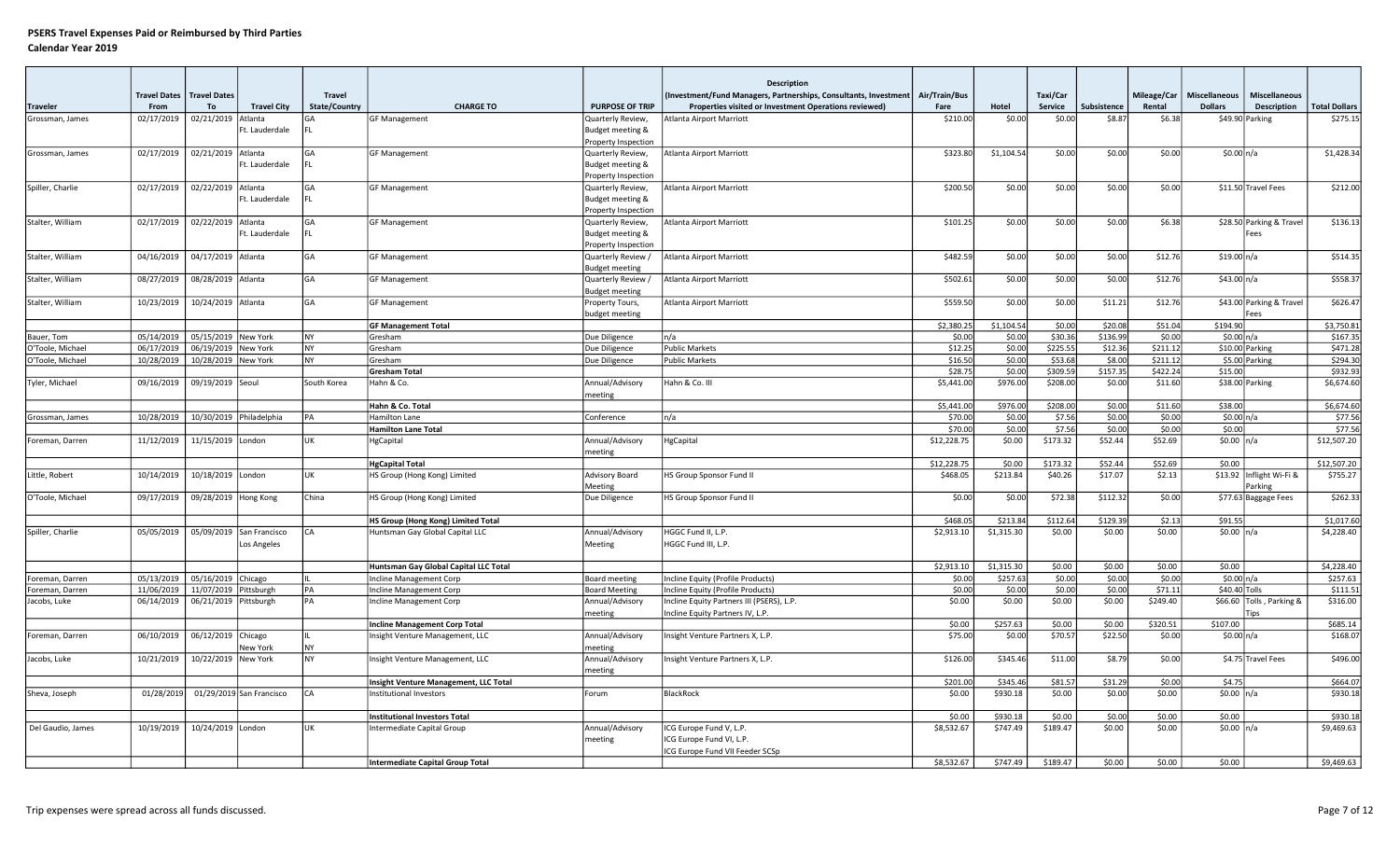|                   |              |                                    |                          |                      |                                                  |                            | <b>Description</b>                                                               |            |            |          |                  |                  |                      |                           |                      |
|-------------------|--------------|------------------------------------|--------------------------|----------------------|--------------------------------------------------|----------------------------|----------------------------------------------------------------------------------|------------|------------|----------|------------------|------------------|----------------------|---------------------------|----------------------|
|                   | Travel Dates | <b>Travel Dates</b>                |                          | <b>Travel</b>        |                                                  |                            | (Investment/Fund Managers, Partnerships, Consultants, Investment   Air/Train/Bus |            |            | Taxi/Car |                  | Mileage/Car      | <b>Miscellaneous</b> | <b>Miscellaneous</b>      |                      |
| <b>Traveler</b>   | From         | To                                 | <b>Travel City</b>       | <b>State/Country</b> | <b>CHARGE TO</b>                                 | <b>PURPOSE OF TRIP</b>     | Properties visited or Investment Operations reviewed)                            | Fare       | Hotel      | Service  | Subsistence      | Rental           | <b>Dollars</b>       | <b>Description</b>        | <b>Total Dollars</b> |
| Oh, Susan         | 05/03/2019   | 05/11/2019 Sydney                  |                          |                      | Melbourne Austra Investment Innovation Institute | nvestment                  |                                                                                  | \$6,621.20 | \$941.66   | \$78.31  | \$76.60          | \$0.00           |                      | \$14.49 Electronic Travel | \$7,732.26           |
|                   |              |                                    |                          |                      |                                                  | Innovation Institute       |                                                                                  |            |            |          |                  |                  |                      | Authority                 |                      |
|                   |              |                                    |                          |                      |                                                  | <b>Investment Strategy</b> |                                                                                  |            |            |          |                  |                  |                      |                           |                      |
|                   |              |                                    |                          |                      | <b>Investment Innovation Institute Total</b>     | Forum                      |                                                                                  | \$6,621.20 | \$941.66   | \$78.31  | \$76.60          | \$0.00           | \$14.49              |                           | \$7,732.26           |
| Spiller, Charlie  | 05/05/2019   |                                    | 05/09/2019 San Francisco | CA                   | K4 Capital Advisors                              | Annual/Advisory            | K4 Private Investors, L.P.                                                       | \$0.00     | \$0.00     | \$162.18 | \$29.97          | \$0.00           | \$0.00 $n/a$         |                           | \$192.15             |
|                   |              |                                    | Los Angeles              |                      |                                                  | Meeting                    |                                                                                  |            |            |          |                  |                  |                      |                           |                      |
|                   |              |                                    |                          |                      | <b>K4 Capital Advisors Total</b>                 |                            |                                                                                  | \$0.00     | \$0.00     | \$162.18 | \$29.97          | \$0.00           | \$0.00               |                           | \$192.15             |
| Knapp, Patrick    | 04/03/2019   | 04/05/2019 New York                |                          | <b>NY</b>            | L Catterton Management Company LLC               | Annual/Advisory            | Catterton Growth Partners, L.P.                                                  | \$242.00   | \$1,005.34 | \$103.12 | \$57.32          | \$0.00           | \$0.00 n/a           |                           | \$1,407.78           |
|                   |              |                                    |                          |                      |                                                  | meeting                    | Catterton Growth Partners II, L.P                                                |            |            |          |                  |                  |                      |                           |                      |
|                   |              |                                    |                          |                      |                                                  |                            | Catterton Growth Partners III, L.P                                               |            |            |          |                  |                  |                      |                           |                      |
|                   |              |                                    |                          |                      |                                                  |                            | Catterton Partners V, L.P.                                                       |            |            |          |                  |                  |                      |                           |                      |
|                   |              |                                    |                          |                      |                                                  |                            | Catterton Partners VI, L.P.                                                      |            |            |          |                  |                  |                      |                           |                      |
|                   |              |                                    |                          |                      |                                                  |                            | Catterton Partners VII, L.P.                                                     |            |            |          |                  |                  |                      |                           |                      |
|                   |              |                                    |                          |                      |                                                  |                            | Catterton VIII, L.P.                                                             |            |            |          |                  |                  |                      |                           |                      |
| Knapp, Patrick    | 10/22/2019   | 10/25/2019 London                  |                          | <b>UK</b>            | Catterton Management Company LLC                 | Annual/Advisory            | Catterton Growth Partners, L.P.                                                  | \$9,582.55 | \$1,650.00 | \$186.44 | \$43.31          | \$12.76          | \$42.40 Parking      |                           | \$11,517.46          |
|                   |              |                                    |                          |                      |                                                  | meeting                    | Catterton Growth Partners II, L.P                                                |            |            |          |                  |                  |                      |                           |                      |
|                   |              |                                    |                          |                      |                                                  |                            | Catterton Growth Partners III, L.P                                               |            |            |          |                  |                  |                      |                           |                      |
|                   |              |                                    |                          |                      |                                                  |                            | Catterton Partners V, L.P.                                                       |            |            |          |                  |                  |                      |                           |                      |
|                   |              |                                    |                          |                      |                                                  |                            | Catterton Partners VI, L.P.                                                      |            |            |          |                  |                  |                      |                           |                      |
|                   |              |                                    |                          |                      |                                                  |                            | Catterton Partners VII, L.P                                                      |            |            |          |                  |                  |                      |                           |                      |
|                   |              |                                    |                          |                      |                                                  |                            | Catterton VIII, L.P.                                                             |            |            |          |                  |                  |                      |                           |                      |
|                   |              |                                    |                          |                      | L Catterton Management Company LLC Total         |                            |                                                                                  | \$9,824.55 | \$2,655.34 | \$289.56 | \$100.63         | \$12.76          | \$42.40              |                           | \$12,925.24          |
| Stalter, William  | 03/03/2019   | 03/05/2019 Phoenix                 |                          | <b>AZ</b>            | LaSalle Mortgage Real Estate Investors           | Annual/Advisory            | Latitude Management Real Estate Capital III, Inc.                                | \$1,469.74 | \$961.64   | \$29.03  | \$60.35          | \$0.00           |                      | \$4.00 Baggage Fees       | \$2,524.76           |
|                   |              |                                    |                          |                      |                                                  | meeting                    | Latitude Management Real Estate Capital IV, Inc.                                 |            |            |          |                  |                  |                      |                           |                      |
|                   |              |                                    |                          |                      | LaSalle Mortgage Real Estate Investors Total     |                            |                                                                                  | \$1,469.74 | \$961.64   | \$29.03  | \$60.35          | \$0.00           | \$4.00               |                           | \$2,524.76           |
| Del Gaudio, James | 11/12/2019   |                                    | 11/12/2019 Philadelphia  | PA                   | LBC Credit Management, L.P.                      | Annual/Advisory            | LBC Credit Partners II, LP                                                       | \$70.00    | \$0.00     | \$0.00   | \$0.00           | \$0.00           | \$0.00 $n/a$         |                           | \$70.00              |
|                   |              |                                    |                          |                      |                                                  | meeting                    | LBC Credit Partners III, LP                                                      |            |            |          |                  |                  |                      |                           |                      |
| Sarraf, Sean      |              | 11/12/2019 11/12/2019 Philadelphia |                          | PA                   | LBC Credit Management, L.P.                      | Annual/Advisory            | LBC-P Credit Fund, L.P.                                                          | \$70.00    | \$0.00     | \$0.00   | \$0.00           | \$0.00           | \$0.00 n/a           |                           | \$70.00              |
|                   |              |                                    |                          |                      |                                                  | Meeting                    | LBC Credit Partners III, L.P.                                                    |            |            |          |                  |                  |                      |                           |                      |
|                   |              |                                    |                          |                      | LBC Credit Management, L.P. Total                |                            |                                                                                  | \$140.00   | \$0.00     | \$0.00   | \$0.00           | \$0.00           | \$0.00               |                           | \$140.00             |
| Jacobs, Luke      |              | 11/13/2019   11/15/2019 Miami      |                          | IFL.                 | Linkbridge Investors                             | Conference                 | n/a                                                                              | \$378.00   | \$153.90   | \$0.00   | \$0.00           | \$0.00           | \$0.00 n/a           |                           | \$531.90             |
|                   |              |                                    |                          |                      | Linkbridge Investors Total                       |                            |                                                                                  | \$378.00   | \$153.90   | \$0.00   | \$0.00<br>\$0.00 | \$0.00<br>\$0.00 | \$0.00               |                           | \$531.90             |
| Knapp, Patrick    | 04/19/2019   |                                    | 04/19/2019 Philadelphia  | PA                   | <b>LLR Partners</b>                              | Annual/Advisory            | LLR Equity Partners II, L.P.                                                     | \$80.00    | \$0.00     | \$0.00   |                  |                  | \$0.00 n/a           |                           | \$80.00              |
|                   |              |                                    |                          |                      |                                                  | meeting                    | LLR Equity Partners III, L.P.                                                    |            |            |          |                  |                  |                      |                           |                      |
|                   |              |                                    |                          |                      |                                                  |                            | LLR Equity Partners IV, L.P                                                      |            |            |          |                  |                  |                      |                           |                      |
|                   |              |                                    |                          |                      |                                                  |                            | LLR Equity Partners V, L.P.                                                      |            |            |          |                  |                  |                      |                           |                      |
|                   |              |                                    |                          |                      | <b>LLR Partners Total</b>                        |                            | LLR Equity Partners, L.P.                                                        | \$80.00    | \$0.00     | \$0.00   | \$0.00           | \$0.00           | \$0.00               |                           | \$80.00              |
| Bauer, Tom        | 11/03/2019   | 11/09/2019 London                  |                          | UK                   | Marathon                                         | Due Diligence              | Marathon - Non-U.S. Equities                                                     | \$2,022.45 | \$564.55   | \$0.00   | \$332.42         | \$54.52          | \$0.00 n/a           |                           | \$2,973.94           |
| Burton, Jeffrey   | 11/03/2019   | 11/09/2019                         | London                   | UK                   | Marathon                                         | Due Diligence              | Marathon - Non-U.S. Equities                                                     | \$2,022.45 | \$564.55   | \$136.86 | \$6.87           | \$66.70          |                      | \$39.67 Parking           | \$2,837.10           |
| O'Toole, Michael  | 11/03/2019   | 11/09/2019                         | London                   | UK                   | Marathon                                         | Due Diligence              | Marathon - Non-U.S. Equities                                                     | \$2,044.78 | \$564.55   | \$89.57  | \$31.18          | \$105.56         |                      | $$11.00$ Parking          | \$2,846.64           |
|                   |              |                                    |                          |                      | <b>Marathon Total</b>                            |                            |                                                                                  | \$6,089.68 | \$1,693.65 | \$226.43 | \$370.47         | \$226.78         | \$50.67              |                           | \$8,657.68           |
| Grossman, James   | 11/05/2019   |                                    | 11/06/2019 Philadelphia  | PA                   | Markets Group (Institutional Investor)           | Forum                      | n/a                                                                              | \$70.00    | \$0.00     | \$0.00   | \$15.78          | \$0.00           | \$0.00 n/a           |                           | \$85.78              |
|                   |              |                                    |                          |                      |                                                  |                            |                                                                                  |            |            |          |                  |                  |                      |                           |                      |
|                   |              |                                    |                          |                      | Markets Group (Institutional Investor) Total     |                            |                                                                                  | \$70.00    | \$0.00     | \$0.00   | \$15.78          | \$0.00           | \$0.00               |                           | \$85.78              |
| Benson, Michael   | 11/22/2019   |                                    | 11/22/2019 Philadelphia  | PA                   | <b>Milestone Partners</b>                        | Annual/Advisory            | Milestone Partners III, L.P.                                                     | \$60.00    | \$0.00     | \$18.10  | \$0.00           | \$17.40          | \$0.00 n/a           |                           | \$95.50              |
|                   |              |                                    |                          |                      |                                                  | meeting                    | Milestone Partners IV, L.P.                                                      |            |            |          |                  |                  |                      |                           |                      |
| Meadows, A. Tony  | 11/21/2019   | 11/21/2019 New York                |                          | <b>NY</b>            | <b>Milestone Partners</b>                        | Annual/Advisory            | Milestone Partners II, L.P.                                                      | \$60.00    | \$0.00     | \$18.10  | \$0.00           | \$157.08         | \$0.00 n/a           |                           | \$235.18             |
|                   |              |                                    |                          |                      |                                                  | meeting                    | Milestone Partners III, L.P.                                                     |            |            |          |                  |                  |                      |                           |                      |
|                   |              |                                    |                          |                      |                                                  |                            | Milestone Partners IV, L.P.                                                      |            |            |          |                  |                  |                      |                           |                      |
|                   |              |                                    |                          |                      | <b>Milestone Partners Total</b>                  |                            |                                                                                  | \$120.00   | \$0.00     | \$36.20  | \$0.00           | \$174.48         | \$0.00               |                           | \$330.68             |
| Oh, Susan         |              | 10/22/2019   10/25/2019 Sacramento |                          | CA                   | MSCI                                             | Conference                 | n/a                                                                              | \$0.00     | \$118.00   | \$0.00   | \$0.00           | \$0.00           | \$0.00 n/a           |                           | \$118.00             |
|                   |              |                                    |                          |                      | <b>MSCI Total</b>                                |                            |                                                                                  | \$0.00     | \$118.00   | \$0.00   | \$0.00           | \$0.00           | \$0.00               |                           | \$118.00             |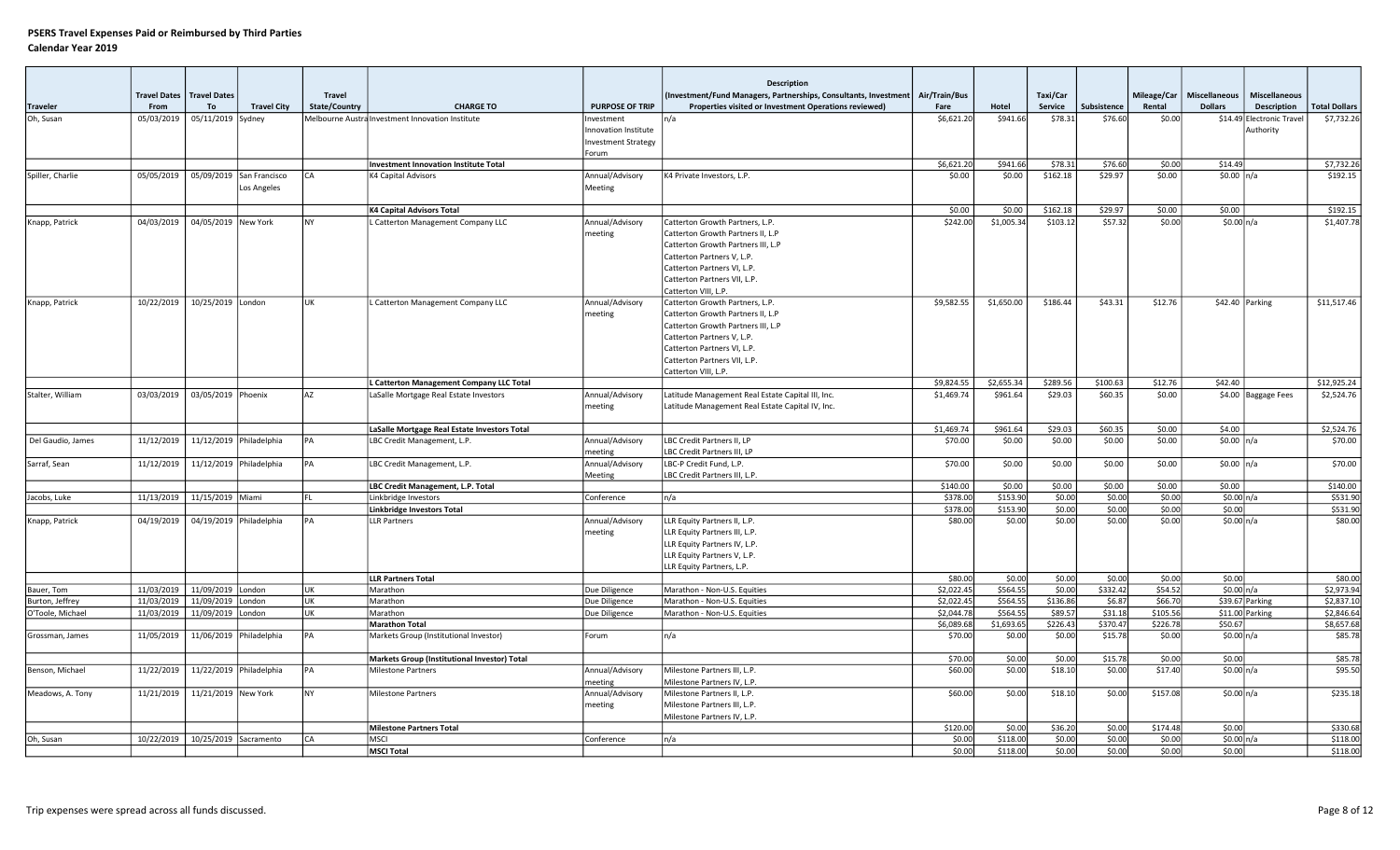|                   |                     |                                   |                          |                      |                                                                                       |                                               | <b>Description</b>                                                                                                                                                                                                                                          |                        |                       |                     |                     |                   |                         |                                     |                        |
|-------------------|---------------------|-----------------------------------|--------------------------|----------------------|---------------------------------------------------------------------------------------|-----------------------------------------------|-------------------------------------------------------------------------------------------------------------------------------------------------------------------------------------------------------------------------------------------------------------|------------------------|-----------------------|---------------------|---------------------|-------------------|-------------------------|-------------------------------------|------------------------|
|                   | <b>Travel Dates</b> | <b>Travel Dates</b>               |                          | <b>Travel</b>        |                                                                                       |                                               | (Investment/Fund Managers, Partnerships, Consultants, Investment                                                                                                                                                                                            | Air/Train/Bus          |                       | Taxi/Car            |                     | Mileage/Car       | <b>Miscellaneous</b>    | Miscellaneous                       |                        |
| Traveler          | From                | To                                | <b>Travel City</b>       | <b>State/Country</b> | <b>CHARGE TO</b>                                                                      | <b>PURPOSE OF TRIP</b>                        | Properties visited or Investment Operations reviewed)                                                                                                                                                                                                       | Fare                   | Hotel                 | Service             | Subsistence         | Rental            | <b>Dollars</b>          | <b>Description</b>                  | <b>Total Dollars</b>   |
| Little, Robert    | 02/17/2019          | 02/20/2019                        |                          | Bermuda              | Nephila Capital, Ltd.                                                                 | Due Diligence                                 | Nimbus Weather Fund, Ltd.;                                                                                                                                                                                                                                  | \$281.15               | \$132.2               | \$37.84             | \$56.74             | \$51.04           |                         | \$59.37 Parking & Travel            | \$618.41               |
|                   |                     |                                   |                          |                      |                                                                                       |                                               | Palmetto Fund, Ltd.                                                                                                                                                                                                                                         | \$281.15               |                       |                     |                     |                   | \$59.37                 | Fees                                |                        |
| Foreman, Darren   | 10/23/2019          | 10/25/2019 New York               |                          | <b>NY</b>            | Nephila Capital, Ltd. Total<br>New Mountain Investments                               | Annual/Advisory                               | New Mountain Partners                                                                                                                                                                                                                                       | \$126.00               | \$132.2<br>\$2,175.78 | \$37.84<br>\$32.36  | \$56.74<br>\$101.25 | \$51.04<br>\$0.00 | \$0.00 $ n/a $          |                                     | \$618.41<br>\$2,435.39 |
|                   |                     |                                   |                          |                      |                                                                                       | neeting                                       |                                                                                                                                                                                                                                                             |                        |                       |                     |                     |                   |                         |                                     |                        |
|                   |                     |                                   |                          |                      | <b>New Mountain Investments Total</b>                                                 |                                               |                                                                                                                                                                                                                                                             | \$126.00               | \$2,175.78            | \$32.36             | \$101.25            | \$0.00            | \$0.00                  |                                     | \$2,435.39             |
| O'Toole, Michael  | 06/10/2019          | 06/12/2019 Dallas                 |                          | l TX                 | NGP Energy Capital Management                                                         | Annual meeting                                | NGP Natural Resources XII, L.P.                                                                                                                                                                                                                             | \$1,598.00             | \$735.00              | \$0.00              | \$0.00              | \$0.00            | \$0.00 $n/a$            |                                     | \$2,333.00             |
| Tyler, Michael    | 06/10/2019          | 06/12/2019 Dallas                 |                          | <b>TX</b>            | NGP Energy Capital Management                                                         | Annual/Advisory                               | NGP Natural Resources X, L.P.                                                                                                                                                                                                                               | \$1,598.00             | \$735.00              | \$12.00             | \$48.46             | \$0.00            | \$28.50 Parking         |                                     | \$2,421.96             |
|                   |                     |                                   |                          |                      |                                                                                       | meeting                                       | NGP Natural Resources XI, L.P.                                                                                                                                                                                                                              |                        |                       |                     |                     |                   |                         |                                     |                        |
|                   |                     |                                   |                          |                      | NGP Energy Capital Management Total                                                   |                                               |                                                                                                                                                                                                                                                             | \$3,196.00             | \$1,470.00            | \$12.00             | \$48.46             | \$0.00            | \$28.50                 |                                     | \$4,754.96             |
| Little, Robert    | 01/07/2019          | 01/10/2019 London                 |                          | <b>UK</b>            | Oceanwood Capital Management Limited                                                  | Due Diligence                                 | Oceanwood Opportunities Fund                                                                                                                                                                                                                                | \$948.3                | \$260.78              | \$64.26             | \$19.05             | \$4.25            |                         | \$6.33 Inflight Wi-Fi               | \$1,302.99             |
| Little, Robert    | 10/14/2019          | 10/18/2019 London                 |                          | UK                   | Oceanwood Capital Management Limited                                                  | Due Diligence                                 | Oceanwood Opportunities Fund                                                                                                                                                                                                                                | \$468.0                | \$213.84              | \$40.26             | \$17.07             | \$2.13            |                         | \$13.92 Inflight Wi-Fi              | \$755.27               |
| Jacobs, Luke      | 04/24/2019          | 04/25/2019 New York               |                          | <b>NY</b>            | <b>Oceanwood Capital Management Limited Total</b><br>Odyssey Investment Partners, LLC | Annual/Advisory                               | Odyssey Investment Partners Fund V, L.P.                                                                                                                                                                                                                    | \$1,416.37<br>\$124.00 | \$474.6<br>\$0.00     | \$104.52<br>\$16.50 | \$36.12<br>\$37.79  | \$6.38<br>\$0.00  | \$20.25<br>\$0.00 $n/a$ |                                     | \$2,058.26<br>\$178.29 |
|                   |                     |                                   |                          |                      |                                                                                       | meeting                                       |                                                                                                                                                                                                                                                             |                        |                       |                     |                     |                   |                         |                                     |                        |
|                   |                     |                                   |                          |                      | <b>Odyssey Investment Partners, LLC Total</b>                                         |                                               |                                                                                                                                                                                                                                                             | \$124.00               | \$0.00                | \$16.50             | \$37.79             | \$0.00            | \$0.00                  |                                     | \$178.29               |
| Grossman, James   | 05/07/2019          | 05/09/2019 New York               |                          | <b>NY</b>            | One William Street Capital Management, LP                                             | Due Diligence                                 | OWS Credit Opportunity Offshore Fund III, Ltd.<br>Apollo<br>Venor Capital                                                                                                                                                                                   | \$80.00                | \$296.18              | \$8.25              | \$6.11              | \$0.00            | \$0.00 n/a              |                                     | \$390.54               |
|                   |                     |                                   |                          |                      |                                                                                       |                                               | Cornerstone Macro                                                                                                                                                                                                                                           |                        |                       |                     |                     |                   |                         |                                     |                        |
| Little, Robert    |                     | 05/07/2019 05/08/2019 New York    |                          | NY                   | One William Street Capital Management, LP                                             | Due Diligence                                 | OWS Credit Opportunity Offshore Fund III, Ltd.                                                                                                                                                                                                              | \$62.00                | \$146.9               | \$5.00              | \$18.19             | \$0.00            |                         | \$2.37 Travel Fees                  | \$234.47               |
|                   |                     |                                   |                          |                      | One William Street Capital Management, LP Total                                       |                                               |                                                                                                                                                                                                                                                             | \$142.00               | \$443.09              | \$13.25             | \$24.30             | \$0.00            | \$2.37                  |                                     | \$625.01               |
| Tyler, Michael    | 11/09/2019          | 11/15/2019 Hong Kong              |                          | China                | Orchid Asia                                                                           | Annual/Advisory<br>meeting                    | Orchid Asia V, L.P.<br>Orchid Asia VI, L.P.                                                                                                                                                                                                                 | \$5,864.42             | \$564.10              | \$84.88             | \$22.00             | \$0.00            | \$0.00 n/a              |                                     | \$6,535.40             |
|                   |                     |                                   |                          |                      | <b>Orchid Asia Total</b>                                                              |                                               |                                                                                                                                                                                                                                                             | \$5,864.42             | \$564.1               | \$84.88             | \$22.00             | \$0.00            | \$0.00                  |                                     | \$6,535.40             |
| Chen, Angela      | 03/23/2019          |                                   | 03/30/2019 Newport Beach | CA                   | Pacific Investment Management Company, LLC                                            | Training                                      | n/a                                                                                                                                                                                                                                                         | \$0.00                 | \$0.00                | \$0.00              | \$61.29             | \$0.00            |                         | \$523.16 Registration Fee           | \$584.45               |
| Grossman, James   | 04/22/2019          |                                   | 05/01/2019 Los Angeles   | CA                   | Pacific Investment Management Company, LLC                                            | Due Diligence &<br>Roundtable &<br>Conference | Pacific Investment Management Company, LLC                                                                                                                                                                                                                  | \$0.00                 | \$319.22              | \$619.62            | \$126.68            | \$12.76           | $$21.00$ Parking        |                                     | \$1,099.28             |
| Grossman, James   | 12/12/2019          | 12/13/2019 New York               |                          | <b>NY</b>            | Pacific Investment Management Company, LLC                                            | Due Diligence                                 | Pacific Investment Management Company, LLC                                                                                                                                                                                                                  | \$126.00               | \$345.46              | \$10.00             | \$19.36             | \$0.00            | \$0.00 n/a              |                                     | \$500.82               |
| Little, Robert    | 10/14/2019          | 10/18/2019 London                 |                          | <b>UK</b>            | Pacific Investment Management Company, LLC                                            | Due Diligence                                 | PIMCO Absolute Return Strategy V Offshore Fund, Ltd.;<br>PIMCO Global Credit Opportunity Offshore Fund, Ltd.;<br>PIMCO Multi-Asset Volatility Onshore Fund, LLC;<br>PIMCO Commercial Real Estate Debt Fund, L.P.<br>PIMCO BRAVO Fund III Onshore Feeder, LP | \$472.80               | \$213.84              | \$35.51             | \$17.07             | \$2.13            |                         | \$13.92 Inflight Wi-Fi &<br>Parking | \$755.27               |
|                   |                     |                                   |                          |                      | Pacific Investment Management Company, LLC Total                                      |                                               |                                                                                                                                                                                                                                                             | \$598.80               | \$878.52              | \$665.13            | \$224.40            | \$14.89           | \$558.08                |                                     | \$2,939.82             |
| Benson, Michael   |                     | 06/02/2019 06/06/2019 Paris       |                          | France               | PAI Europe                                                                            | Annual/Advisory<br>meeting                    | PAI Europe IV-B2, L.P.<br>PAI Europe V, L.P.<br>PAI Europe VI, L.P.<br>PAI Europe VII, L.P.                                                                                                                                                                 | \$9,384.29             | \$0.00                | \$112.09            | \$0.00              | \$132.24          | \$74.00 Parking         |                                     | \$9,702.62             |
| Benson, Michael   | 10/06/2019          | 10/09/2019 Milan                  |                          | Italy                | PAI Europe                                                                            | Annual/Advisory<br>meeting                    | PAI Europe V, L.P.<br>PAI Europe VI, L.P.<br>PAI Europe VII, L.P.                                                                                                                                                                                           | \$11,954.82            | \$0.00                | \$224.94            | \$15.91             | \$132.24          | \$68.00 Parking         |                                     | \$12,395.91            |
| Foreman, Darren   | 01/14/2019          | 01/16/2019 London                 |                          | <b>UK</b>            | PAI Europe                                                                            | Annual/Advisory<br>neeting                    | PAI Europe                                                                                                                                                                                                                                                  | \$15,627.72            | \$0.00                | \$119.35            | \$23.78             | \$0.00            | \$61.98 n/a             |                                     | \$15,832.83            |
|                   |                     |                                   |                          |                      | PAI Europe Total                                                                      |                                               |                                                                                                                                                                                                                                                             | \$36,966.83            | \$0.00                | \$456.38            | \$39.69             | \$264.48          | \$203.98                |                                     | \$37,931.36            |
| Jacobs, Luke      | 11/07/2019          | 11/08/2019 New York               |                          | INY.                 | Palladium Equity Partners                                                             | Annual/Advisory<br>meeting                    | Palladium Equity Partners IV, L.P                                                                                                                                                                                                                           | \$126.00               | \$0.00                | \$11.00             | \$6.07              | \$0.00            | \$0.00 n/a              |                                     | \$143.07               |
|                   |                     |                                   |                          |                      | Palladium Equity Partners Total                                                       |                                               |                                                                                                                                                                                                                                                             | \$126.00               | \$0.00                | \$11.00             | \$6.07              | \$0.00            | \$0.00                  |                                     | \$143.07               |
| Oh, Susan         | 05/03/2019          | 05/11/2019 London                 |                          | UK                   | Pareto                                                                                | Due Diligence                                 | <b>Public Markets</b><br>nsight Investment                                                                                                                                                                                                                  | \$0.00                 | \$0.00                | \$8.26              | \$0.00              | \$0.00            | \$0.00 n/a              |                                     | \$8.26                 |
|                   |                     |                                   |                          |                      | Pareto Total                                                                          |                                               |                                                                                                                                                                                                                                                             | \$0.00                 | \$0.00                | \$8.26              | \$0.00              | \$0.00            | \$0.00                  |                                     | \$8.26                 |
| Del Gaudio, James | 10/19/2019          | 10/24/2019 New York               |                          | <b>NY</b>            | Park Square Capital, LLC                                                              | Update meetings                               | Park Square Capital, LLC<br>Hayfin Capital Management LLP                                                                                                                                                                                                   | \$0.00                 | \$0.00                | \$0.00              | \$42.32             | \$0.00            | \$10.66                 | Public Transport                    | \$52.98                |
|                   |                     |                                   |                          |                      | Park Square Capital, LLC Total                                                        |                                               |                                                                                                                                                                                                                                                             | \$0.00                 | \$0.00                | \$0.00              | \$42.32             | \$0.00            | \$10.66                 |                                     | \$52.98                |
| Jacobs, Luke      |                     | 03/09/2019   03/14/2019 Singapore |                          | Singapore            | Partners Group Mgt VI LTD                                                             | Annual/Advisory<br>meeting                    | Partners Group Secondary                                                                                                                                                                                                                                    | \$242.00               | \$127.79              | \$0.00              | \$14.86             | \$0.00            | \$0.00 n/a              |                                     | \$384.65               |
|                   |                     |                                   |                          |                      |                                                                                       |                                               |                                                                                                                                                                                                                                                             |                        |                       |                     |                     |                   |                         |                                     |                        |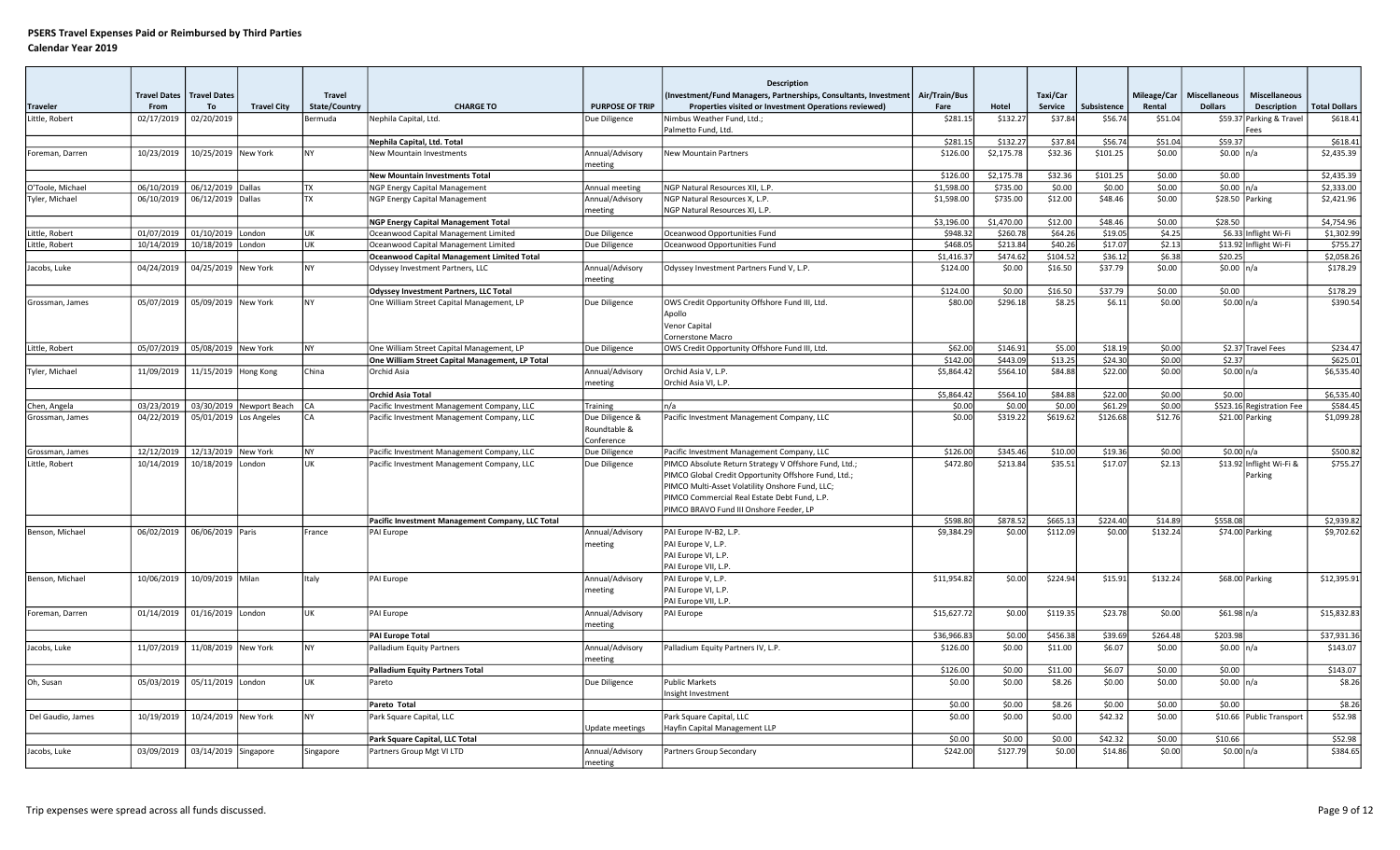|                      |                     |                                |                          |                      |                                             |                        | <b>Description</b>                                                                 |            |            |          |             |             |                      |                     |                      |
|----------------------|---------------------|--------------------------------|--------------------------|----------------------|---------------------------------------------|------------------------|------------------------------------------------------------------------------------|------------|------------|----------|-------------|-------------|----------------------|---------------------|----------------------|
|                      | <b>Travel Dates</b> | <b>Travel Dates</b>            |                          | <b>Travel</b>        |                                             |                        | (Investment/Fund Managers, Partnerships, Consultants, Investment   Air/Train/Bus   |            |            | Taxi/Car |             | Mileage/Car | <b>Miscellaneous</b> | Miscellaneous       |                      |
| <b>Traveler</b>      | From                | To                             | <b>Travel City</b>       | <b>State/Country</b> | <b>CHARGE TO</b>                            | <b>PURPOSE OF TRIP</b> | Properties visited or Investment Operations reviewed)                              | Fare       | Hotel      | Service  | Subsistence | Rental      | <b>Dollars</b>       | <b>Description</b>  | <b>Total Dollars</b> |
|                      |                     |                                |                          |                      | Partners Group Mgt VI LTD Total             |                        |                                                                                    | \$242.00   | \$127.7    | \$0.00   | \$14.86     | \$0.00      | \$0.00               |                     | \$384.65             |
| Foreman, Darren      | 12/03/2019          | 12/04/2019 New York            |                          | <b>NY</b>            | PE and Secondaries Investor Summit          | Conference             | n/a                                                                                | \$300.00   | \$841.32   | \$65.95  | \$60.50     | \$0.00      | \$0.00 n/a           |                     | \$1,267.77           |
|                      |                     |                                |                          |                      | PE and Secondaries Investor Summit Total    |                        |                                                                                    | \$300.00   | \$841.32   | \$65.95  | \$60.50     | \$0.00      | 50.00                |                     | \$1,267.77           |
| Grell, Glen          | 04/08/2019          |                                | 04/14/2019 San Francisco | lca                  | <b>Pension Bridge</b>                       | Conference             | n/a                                                                                | \$0.00     | \$1,153.26 | \$0.00   | \$0.00      | \$0.00      | $$0.00$ $n/a$        |                     | \$1,153.26           |
|                      |                     |                                |                          |                      | <b>Pension Bridge Total</b>                 |                        |                                                                                    | \$0.00     | \$1,153.26 | \$0.00   | \$0.00      | \$0.00      | \$0.00               |                     | \$1,153.26           |
| Grossman, James      | 02/23/2019          | 02/23/2019 Labelle             |                          |                      | <b>PGIM Real Estate</b>                     | Property Inspection    | Senior Housing Partnership Fund IV, L.P.                                           | \$0.00     | \$0.00     | \$0.00   | \$25.00     | \$0.00      | \$0.00 n/a           |                     | \$25.00              |
| Spiller, Charlie     | 02/23/2019          | 02/23/2019                     | Sebring<br>Labelle       |                      | <b>PGIM Real Estate</b>                     | Property Inspection    | Senior Housing Partnership Fund V, L.P<br>Senior Housing Partnership Fund IV, L.P. | \$0.00     | \$0.00     | \$0.00   | \$25.00     | \$0.00      | \$0.00 n/a           |                     | \$25.00              |
|                      |                     |                                | Sebring                  |                      |                                             |                        | Senior Housing Partnership Fund V, L.P                                             |            |            |          |             |             |                      |                     |                      |
| Spiller, Charlie     | 05/05/2019          | 05/09/2019                     | San Francisco            | CA                   | <b>PGIM Real Estate</b>                     | Property Inspection    | Pramerica Real Estate Capital VI, L.P.                                             | \$0.00     | \$275.52   | \$0.00   | \$25.00     | \$0.00      | \$0.00 $n/a$         |                     | \$300.52             |
|                      |                     |                                | Los Angeles              |                      |                                             |                        |                                                                                    |            |            |          |             |             |                      |                     |                      |
|                      |                     |                                |                          |                      |                                             |                        |                                                                                    |            |            |          |             |             |                      |                     |                      |
| Stalter, William     | 02/23/2019          | 02/23/2019                     | Labelle                  | FL.                  | <b>PGIM Real Estate</b>                     | Property Inspection    | Senior Housing Partnership Fund IV, L.P.                                           | \$0.00     | \$0.00     | \$0.00   | \$25.00     | \$0.00      | \$0.00 $n/a$         |                     | \$25.00              |
|                      |                     |                                | ebring                   |                      |                                             |                        | Senior Housing Partnership Fund V, L.P.                                            |            |            |          |             |             |                      |                     |                      |
| Stalter, William     | 03/27/2019          | 03/27/2019                     | Houston                  | <b>TX</b>            | <b>PGIM Real Estate</b>                     | Annual/Advisory        | Senior Housing Partnership Fund IV, L.P.                                           | \$0.00     | \$0.00     | \$0.00   | \$13.86     | \$12.76     |                      | \$22.00 Baggage &   | \$48.62              |
|                      |                     |                                |                          |                      |                                             | neeting                | Senior Housing Partnership Fund V, L.P.                                            |            |            |          |             |             |                      | Parking             |                      |
| Stalter, William     | 11/13/2019          | 11/15/2019                     | London                   | UK                   | <b>PGIM Real Estate</b>                     | Annual/Advisory        | Pramerica Real Estate Capital VI, L.P.                                             | \$0.00     | \$0.00     | \$51.25  | \$0.00      | \$104.40    |                      | \$44.00 Parking     | \$199.65             |
|                      |                     |                                |                          |                      |                                             | meeting                |                                                                                    |            |            |          |             |             |                      |                     |                      |
|                      |                     |                                |                          |                      | <b>PGIM Real Estate Total</b>               |                        |                                                                                    | \$0.00     | \$275.52   | \$51.25  | \$113.86    | \$117.16    | \$66.00              |                     | \$623.79             |
| Spiller, Charlie     | 11/06/2019          |                                | 11/11/2019 Los Angeles   | CA                   | Platinum Equity Advisors, LLC               | Annual/Advisory        | Platinum Equity Capital Partners-A, L.P.                                           | \$1,904.68 | \$2,124.60 | \$31.62  | \$41.49     | \$0.00      |                      | \$3.00 Baggage Fees | \$4,105.39           |
|                      |                     |                                |                          |                      |                                             | Meeting                | Platinum Equity Capital Partners-A II, L.P.                                        |            |            |          |             |             |                      |                     |                      |
|                      |                     |                                |                          |                      |                                             |                        | Platinum Equity Capital Partners-A III, L.P.                                       |            |            |          |             |             |                      |                     |                      |
|                      |                     |                                |                          |                      |                                             |                        | Platinum Equity Capital Partners IV, L.P.<br>Platinum Equity Small Cap Fund        |            |            |          |             |             |                      |                     |                      |
|                      |                     |                                |                          |                      | Platinum Equity Advisors, LLC Total         |                        |                                                                                    | \$1,904.68 | \$2,124.60 | \$31.62  | \$41.49     | \$0.00      | \$3.00               |                     | \$4,105.39           |
| Del Gaudio, James    | 09/23/2019          | 09/25/2019 New York            |                          | NY.                  | Private Debt Investor                       | Conference             | n/a                                                                                | \$0.00     | \$0.00     | \$0.00   | \$6.48      | \$0.00      | \$0.00 n/a           |                     | \$6.48               |
|                      |                     |                                |                          |                      | Private Debt Investor Total                 |                        |                                                                                    | \$0.00     | \$0.00     | \$0.00   | \$6.48      | \$0.00      | \$0.00               |                     | \$6.48               |
| Quackenbush, Melissa | 11/07/2019          | 11/07/2019 New York            |                          | <b>NY</b>            | RCG Longview Management LLC                 | Annual/Advisory        | RCG Longview Debt Fund IV, L.P.                                                    | \$64.10    | \$0.00     | \$0.00   | \$0.00      | \$0.00      | \$0.00 n/a           |                     | \$64.10              |
|                      |                     |                                |                          |                      |                                             | Meeting                | RCG Longview Debt Fund V, L.P.                                                     |            |            |          |             |             |                      |                     |                      |
|                      |                     |                                |                          |                      |                                             |                        | RCG Longview Debt Fund VI, L.P.                                                    |            |            |          |             |             |                      |                     |                      |
|                      |                     |                                |                          |                      | <b>RCG Longview Management LLC Total</b>    |                        |                                                                                    | \$64.10    | \$0.00     | \$0.00   | \$0.00      | \$0.00      | \$0.00               |                     | \$64.10              |
| Chen, Angela         | 02/26/2019          | 03/01/2019 Houston             |                          | <b>TX</b>            | Salient Capital Advisors LLC                | Due Diligence &        | Salient                                                                            | \$414.00   | \$979.00   | \$97.00  | \$40.15     | \$0.00      | \$0.00 n/a           |                     | \$1,530.15           |
|                      |                     |                                |                          |                      |                                             | Conference             | <b>Denham Mining</b>                                                               |            |            |          |             |             |                      |                     |                      |
|                      |                     |                                |                          |                      |                                             |                        | Prospective Mgrs: RCH and Tudor & Pickering & Holt                                 |            |            |          |             |             |                      |                     |                      |
|                      |                     |                                |                          |                      |                                             |                        | 2019 Salient MLP & Private Energy Conference                                       |            |            |          |             |             |                      |                     |                      |
| O'Toole, Michael     | 02/26/2019          | 03/01/2019 Houston             |                          | <b>TX</b>            | Salient Capital Advisors LLC                | Due Diligence &        | <b>Public Markets</b>                                                              | \$414.00   | \$979.00   | \$414.77 | \$68.14     | \$0.00      | \$0.00 n/a           |                     | \$1,875.91           |
|                      |                     |                                |                          |                      |                                             | Conference             |                                                                                    |            |            |          |             |             |                      |                     |                      |
|                      |                     |                                |                          |                      | <b>Salient Capital Advisors LLC Total</b>   |                        |                                                                                    | \$828.00   | \$1,958.00 | \$511.77 | \$108.29    | \$0.00      | \$0.00               |                     | \$3,406.06           |
| Knapp, Patrick       | 06/05/2019          | 06/07/2019 Austin              |                          | <b>TX</b>            | Sante Ventures                              | Annual/Advisory        | Sante Health Ventures                                                              | \$1,169.00 | \$831.00   | \$125.23 | \$100.25    | \$12.76     | \$0.00 n/a           |                     | \$2,238.24           |
|                      |                     |                                |                          |                      |                                             | meeting                |                                                                                    |            |            |          |             |             |                      |                     |                      |
|                      |                     |                                |                          |                      | <b>Sante Ventures Total</b>                 |                        |                                                                                    | \$1,169.00 | \$831.00   | \$125.23 | \$100.25    | \$12.76     | \$0.00               |                     | \$2,238.24           |
| Jacobs, Luke         | 12/12/2019          |                                | 12/12/2019 Philadelphia  | PA                   | <b>SCP Private Equity Partners</b>          | Annual/Advisory        | <b>SCP Private Equity Partners</b>                                                 | \$70.00    | \$0.00     | \$9.20   | \$0.00      | \$0.00      | \$0.00 n/a           |                     | \$79.20              |
|                      |                     |                                |                          |                      | <b>SCP Private Equity Partners Total</b>    | meeting                |                                                                                    | \$70.00    | \$0.00     | \$9.20   | \$0.00      | \$0.00      | \$0.00               |                     | \$79.20              |
| Del Gaudio, James    | 05/14/2019          | 05/15/2019 New York            |                          | <b>NY</b>            | Searchlight Capital Partners, L.P.          | Annual/Advisory        | Searchlight Capital II, L.P.                                                       | \$124.00   | \$564.00   | \$0.00   | \$71.12     | \$0.00      | \$0.00 $n/a$         |                     | \$759.12             |
|                      |                     |                                |                          |                      |                                             | meeting                |                                                                                    |            |            |          |             |             |                      |                     |                      |
| Del Gaudio, James    |                     | 11/19/2019 11/20/2019 New York |                          | <b>NY</b>            | Searchlight Capital Partners, L.P.          | Annual/Advisory        | Searchlight Capital I, L.P.                                                        | \$113.00   | \$721.00   | \$0.00   | \$15.21     | \$0.00      | \$0.00 $n/a$         |                     | \$849.21             |
|                      |                     |                                |                          |                      |                                             | meeting                | Searchlight Capital II, L.P.                                                       |            |            |          |             |             |                      |                     |                      |
|                      |                     |                                |                          |                      |                                             |                        | Searchlight Opportunities Fund                                                     |            |            |          |             |             |                      |                     |                      |
|                      |                     |                                |                          |                      | Searchlight Capital Partners, L.P. Total    |                        |                                                                                    | \$237.00   | \$1,285.00 | \$0.00   | \$86.33     | \$0.00      | \$0.00               |                     | \$1,608.33           |
| Spiller, Charlie     |                     | 11/14/2019 11/15/2019 New York |                          | <b>NY</b>            | StarVest Associates                         | Annual/Advisory        | StarVest Partners, L.P.                                                            | \$94.00    | \$0.00     | \$55.30  | \$13.78     | \$16.24     | \$0.00 $n/a$         |                     | \$179.32             |
|                      |                     |                                |                          |                      |                                             | Meeting                | StarVest Partners II (Parallel), L.P.                                              |            |            |          |             |             |                      |                     |                      |
|                      |                     |                                |                          |                      |                                             |                        |                                                                                    |            |            |          |             |             |                      |                     |                      |
|                      |                     |                                |                          |                      | <b>StarVest Associates Total</b>            |                        |                                                                                    | \$94.00    | \$0.00     | \$55.30  | \$13.78     | \$16.24     | \$0.00               |                     | \$179.32             |
| Oh, Susan            |                     | 05/03/2019 05/11/2019 London   |                          | UK                   | Steadview Capital Partners, LP              | Due Diligence          | <b>Public Markets</b>                                                              | \$0.00     | \$0.00     | \$5.32   | \$34.88     | \$0.00      | \$0.00 n/a           |                     | \$40.20              |
|                      |                     |                                |                          |                      | <b>Steadview Capital Partners, LP Total</b> |                        |                                                                                    | \$0.00     | \$0.00     | \$5.32   | \$34.88     | \$0.00      | 50.00                |                     | \$40.20              |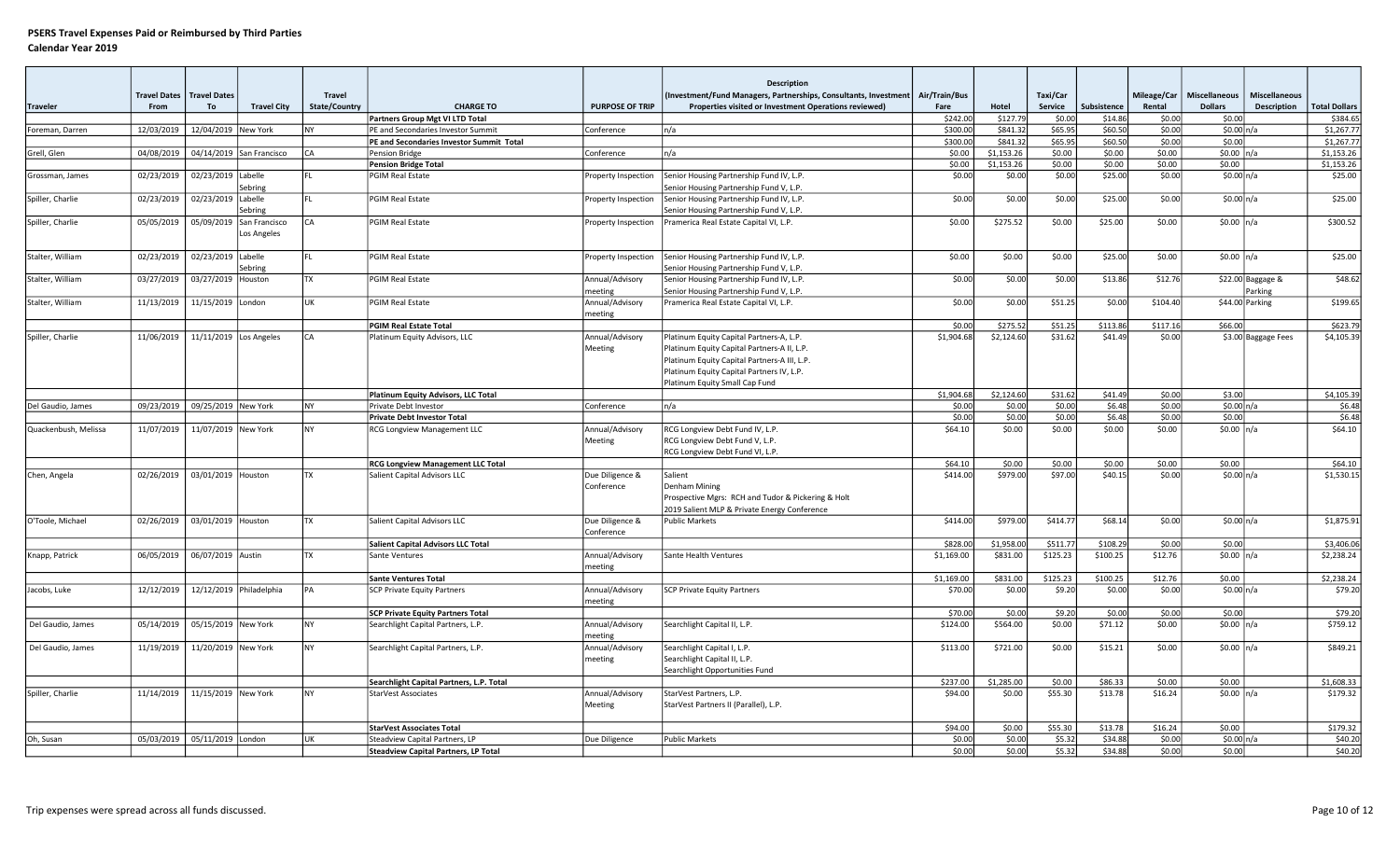|                   | <b>Travel Dates</b> | <b>Travel Dates</b> |                          | <b>Travel</b>        |                                                |                        | <b>Description</b><br>(Investment/Fund Managers, Partnerships, Consultants, Investment | Air/Train/Bus |            | Taxi/Car |             | Mileage/Car | <b>Miscellaneous</b> | <b>Miscellaneous</b>      |                      |
|-------------------|---------------------|---------------------|--------------------------|----------------------|------------------------------------------------|------------------------|----------------------------------------------------------------------------------------|---------------|------------|----------|-------------|-------------|----------------------|---------------------------|----------------------|
| Traveler          | From                | To                  | <b>Travel City</b>       | <b>State/Country</b> | <b>CHARGE TO</b>                               | <b>PURPOSE OF TRIP</b> | Properties visited or Investment Operations reviewed)                                  | Fare          | Hotel      | Service  | Subsistence | Rental      | <b>Dollars</b>       | <b>Description</b>        | <b>Total Dollars</b> |
| Stalter, William  | 06/18/2019          | 06/19/2019          | Detroit                  | MI                   | <b>Stockbridge Capital Partners</b>            | Board meeting          | Stockbridge Real Estate Fund, L.P.                                                     | \$486.58      | \$175.70   | \$93.94  | \$0.00      | \$12.76     |                      | $$19.00$ Parking          | \$787.98             |
|                   |                     |                     |                          |                      |                                                |                        | Stockbridge Real Estate Fund II, L.P.                                                  |               |            |          |             |             |                      |                           |                      |
|                   |                     |                     |                          |                      |                                                |                        | Stockbridge Real Estate Fund III, L.P.                                                 |               |            |          |             |             |                      |                           |                      |
|                   |                     |                     |                          |                      |                                                |                        | PSERS Yes Holdings, L.P.                                                               |               |            |          |             |             |                      |                           |                      |
| Stalter, William  | 09/20/2019          |                     | 09/25/2019 San Francisco | CA                   | Stockbridge Capital Partners                   | Annual/Advisory        | Stockbridge Real Estate Fund, L.P.                                                     | \$2,652.51    | \$1,444.32 | \$29.49  | \$260.58    | \$12.76     |                      | \$43.20 Parking &         | \$4,442.86           |
|                   |                     |                     |                          |                      |                                                | meeting                | Stockbridge Real Estate Fund II, L.P.                                                  |               |            |          |             |             |                      | Baggage Fees              |                      |
|                   |                     |                     |                          |                      |                                                |                        | Stockbridge Real Estate Fund III, L.P.                                                 |               |            |          |             |             |                      |                           |                      |
| Stalter, William  | 12/17/2019          | 12/18/2019 Denver   |                          | CO                   | <b>Stockbridge Capital Partners</b>            | Annual/Advisory        | Stockbridge Real Estate Fund, L.P.                                                     | \$1,590.50    | \$207.19   | \$0.00   | \$13.92     | \$12.76     |                      | \$19.00 Parking           | \$1,843.37           |
|                   |                     |                     |                          |                      |                                                | meeting                | Stockbridge Real Estate Fund II, L.P.                                                  |               |            |          |             |             |                      |                           |                      |
|                   |                     |                     |                          |                      |                                                |                        | Stockbridge Real Estate Fund III, L.P.                                                 |               |            |          |             |             |                      |                           |                      |
|                   |                     |                     |                          |                      |                                                |                        | PSERS Yes Holdings, L.P.                                                               |               |            |          |             |             |                      |                           |                      |
|                   |                     |                     |                          |                      | <b>Stockbridge Capital Partners Total</b>      |                        |                                                                                        | \$4,729.59    | \$1,827.21 | \$123.43 | \$274.50    | \$38.28     | \$81.20              |                           | \$7,074.21           |
| Stalter, William  | 05/06/2019          | 05/07/2019 Miami    |                          | FL.                  | <b>Strategic Partners</b>                      | Annual/Advisory        | <b>Strategic Partners Fund III</b>                                                     | \$1,453.68    | \$656.96   | \$77.29  | \$42.77     | \$225.37    |                      | \$40.90 Parking and Tolls | \$2,496.97           |
|                   |                     |                     |                          |                      |                                                | meeting                | <b>Strategic Partners Fund III RE</b>                                                  |               |            |          |             |             |                      |                           |                      |
|                   |                     |                     |                          |                      |                                                |                        | Strategic Partners Fund III VC                                                         |               |            |          |             |             |                      |                           |                      |
|                   |                     |                     |                          |                      |                                                |                        | Strategic Partners Fund IV                                                             |               |            |          |             |             |                      |                           |                      |
|                   |                     |                     |                          |                      |                                                |                        | Strategic Partners Fund IV RE                                                          |               |            |          |             |             |                      |                           |                      |
|                   |                     |                     |                          |                      |                                                |                        | Strategic Partners Fund IV VC                                                          |               |            |          |             |             |                      |                           |                      |
|                   |                     |                     |                          |                      |                                                |                        | Strategic Partners Fund V                                                              |               |            |          |             |             |                      |                           |                      |
|                   |                     |                     |                          |                      |                                                |                        | Strategic Partners Fund VI                                                             |               |            |          |             |             |                      |                           |                      |
|                   |                     |                     |                          |                      |                                                |                        | <b>Strategic Partners VII</b>                                                          |               |            |          |             |             |                      |                           |                      |
|                   |                     |                     |                          |                      |                                                |                        | Strategic Partners Real Asses Fund II                                                  |               |            |          |             |             |                      |                           |                      |
|                   |                     |                     |                          |                      | <b>Strategic Partners Total</b>                |                        |                                                                                        | \$1,453.68    | \$656.96   | \$77.29  | \$42.77     | \$225.3     | \$40.90              |                           | \$2,496.9            |
| Foreman, Darren   | 05/13/2019          |                     | 05/16/2019 San Francisco | CA                   | Summit Partners                                | Annual/Advisory        | Summit Partners Growth Equity Fund IX-A, L.P.                                          | \$230.00      | \$1,554.54 | \$78.75  | \$68.01     | \$12.76     | \$45.98              | Inflight Wi-Fi            | \$1,990.04           |
|                   |                     |                     |                          |                      |                                                | meeting &              | Summit Partners Growth Equity Fund X, L.P.                                             |               |            |          |             |             |                      |                           |                      |
|                   |                     |                     |                          |                      |                                                | Board meeting          |                                                                                        |               |            |          |             |             |                      |                           |                      |
| Knapp, Patrick    | 12/11/2019          | 12/13/2019 Boston   |                          | MA                   | Summit Partners                                | Annual/Advisory        | Summit Partners Growth Equity Fund VIII-A, L.P.                                        | \$905.64      | \$1,219.73 | \$8.17   | \$63.82     | \$12.76     |                      | \$28.50 Parking           | \$2,238.62           |
|                   |                     |                     |                          |                      |                                                | meeting                | Summit Partners Growth Equity Fund IX-A, L.P.                                          |               |            |          |             |             |                      |                           |                      |
|                   |                     |                     |                          |                      |                                                |                        | Summit Partners Venture Capital Fund III-A, L.P.                                       |               |            |          |             |             |                      |                           |                      |
|                   |                     |                     |                          |                      |                                                |                        | Summit Partners Venture Capital Fund IV-A, L.P.                                        |               |            |          |             |             |                      |                           |                      |
|                   |                     |                     |                          |                      |                                                |                        | Summit Partners Venture Capital Fund V, L.P.                                           |               |            |          |             |             |                      |                           |                      |
|                   |                     |                     |                          |                      | Summit Partners Total                          |                        |                                                                                        | \$1,135.64    | \$2,774.27 | \$86.92  | \$131.83    | \$25.52     | \$74.48              |                           | \$4,228.66           |
| Bauer, Tom        | 11/08/2019          | 11/09/2019 London   |                          | UK                   | <b>Templeton Investment Council</b>            | Due Diligence          | Franklin Templeton - Emerging Markets Fixed Income Portfolios                          | \$0.00        | \$0.00     | \$17.23  | \$107.69    | \$54.5      |                      | \$119.00 Parking          | \$298.44             |
| Burton, Jeffrey   | 11/08/2019          | 11/09/2019 London   |                          | UK                   | Templeton Investment Council                   | Due Diligence          | Franklin Templeton - Emerging Markets Fixed Income Portfolios                          | \$0.00        | \$0.00     | \$130.75 | \$20.70     | \$66.70     |                      | \$39.67 Parking           | \$257.82             |
| O'Toole, Michael  | 11/08/2019          | 11/09/2019 London   |                          | <b>UK</b>            | Templeton Investment Council                   | Due Diligence          | Franklin Templeton - Emerging Markets Fixed Income Portfolios                          | \$0.00        | \$0.00     | \$168.60 | \$13.25     | \$105.56    |                      | \$11.00 Parking           | \$298.41             |
|                   |                     |                     |                          |                      | <b>Templeton Investment Council Total</b>      |                        |                                                                                        | \$0.00        | \$0.00     | \$316.58 | \$141.64    | \$226.78    | \$169.67             |                           | \$854.67             |
| Jacobs, Luke      | 05/01/2019          |                     | 05/03/2019 San Francisco | CA                   | Tenaya Capital                                 | Annual/Advisory        | Tenaya Capital                                                                         | \$650.99      | \$0.00     | \$0.00   | \$17.94     | \$137.11    |                      | \$38.00 Parking & Travel  | \$844.04             |
|                   |                     |                     |                          |                      |                                                | neeting                |                                                                                        |               |            |          |             |             |                      | ees-                      |                      |
|                   |                     |                     |                          |                      | <b>Tenaya Capital Total</b>                    |                        |                                                                                        | \$650.99      | \$0.00     | \$0.00   | \$17.94     | \$137.11    | \$38.00              |                           | \$844.04             |
| Stalter. William  | 09/09/2019          |                     | 09/11/2019 Washington    | DC                   | The Carlyle Group                              | Annual/Advisory        | Carlyle Realty Partners IV, L.P.                                                       | \$0.00        | \$0.00     | \$0.00   | \$0.00      | \$0.00      |                      | \$0.00 n/a                | \$806.07             |
|                   |                     |                     |                          |                      |                                                | meeting                | Carlyle Realty Partners V, L.P.                                                        |               |            |          |             |             |                      |                           |                      |
|                   |                     |                     |                          |                      |                                                |                        | Carlyle Realty Partners VI, L.P.                                                       |               |            |          |             |             |                      |                           |                      |
|                   |                     |                     |                          |                      |                                                |                        | Carlyle Realty Partners VII, L.P.                                                      |               |            |          |             |             |                      |                           |                      |
|                   |                     |                     |                          |                      |                                                |                        | Carlyle Realty Partners VIII, L.P.                                                     |               |            |          |             |             |                      |                           |                      |
|                   |                     |                     |                          |                      | The Carlyle Group Total                        |                        |                                                                                        | \$0.00        | \$0.00     | \$0.00   | \$0.00      | \$0.00      | \$0.00               |                           | \$806.0              |
| Del Gaudio, James | 06/18/2019          | 06/20/2019 New York |                          | NY                   | The Children's Investment (TCI) Fund, LP       | Annual Investor        | The Children's Investment (TCI) Fund, LP                                               | \$54.50       | \$0.00     | \$0.00   | \$48.52     | \$0.00      | \$0.00               | n/a                       | \$103.02             |
|                   |                     |                     |                          |                      |                                                | vent:                  |                                                                                        |               |            |          |             |             |                      |                           |                      |
| Del Gaudio, James | 06/18/2019          | 06/20/2019 New York |                          | <b>NY</b>            | The Children's Investment (TCI) Fund, LP       | Annual/Advisory        | The Children's Investment (TCI) Fund, LP                                               | \$54.50       | \$0.00     | \$0.00   | \$10.10     | \$0.00      | \$0.00 $n/a$         |                           | \$64.60              |
|                   |                     |                     |                          |                      |                                                | neeting                |                                                                                        |               |            |          |             |             |                      |                           |                      |
|                   |                     |                     |                          |                      | The Children's Investment (TCI) Fund, LP Total |                        |                                                                                        | \$109.00      | \$0.00     | \$0.00   | \$58.62     | \$0.00      | \$0.00               |                           | \$167.62             |
| Del Gaudio, James | 07/22/2019          | 07/23/2019 Chicago  |                          |                      | The Pension Bridge                             | Conference             | n/a                                                                                    | \$333.95      | \$833.56   | \$0.00   | \$0.00      | \$0.00      | \$0.00 n/a           |                           | \$1.167.5            |
|                   |                     |                     |                          |                      |                                                |                        |                                                                                        | \$333.95      | \$833.56   | \$0.00   | \$0.00      | \$0.00      | \$0.00               |                           |                      |
|                   |                     |                     |                          |                      | The Pension Bridge Total                       |                        |                                                                                        |               |            |          |             |             |                      |                           | \$1,167.5            |
| Del Gaudio, James | 04/29/2019          |                     | 05/02/2019 San Francisco | CA                   | TPG Special Situations Partners                | Annual/Advisory        | TPG Opportunities Partners II (A), L.P.                                                | \$1,023.00    | \$1,662.00 | \$272.00 | \$192.00    | \$13.00     |                      | \$36.00 Parking           | \$3,198.00           |
|                   |                     |                     |                          |                      |                                                | meeting                | TPG Opportunities Partners III (A), L.P.                                               |               |            |          |             |             |                      |                           |                      |
|                   |                     |                     |                          |                      |                                                |                        | TSSP Opportunities Partners IV (A), L.P.                                               |               |            |          |             |             |                      |                           |                      |
|                   |                     |                     |                          |                      |                                                |                        | PSERS TAO Partners Parallel Fund, L.P.                                                 |               |            |          |             |             |                      |                           |                      |
|                   |                     |                     |                          |                      | <b>TPG Special Situations Partners Total</b>   |                        |                                                                                        | \$1,023.00    | \$1,662.00 | \$272.00 | \$192.00    | \$13.00     | \$36.00              |                           | \$3,198.00           |